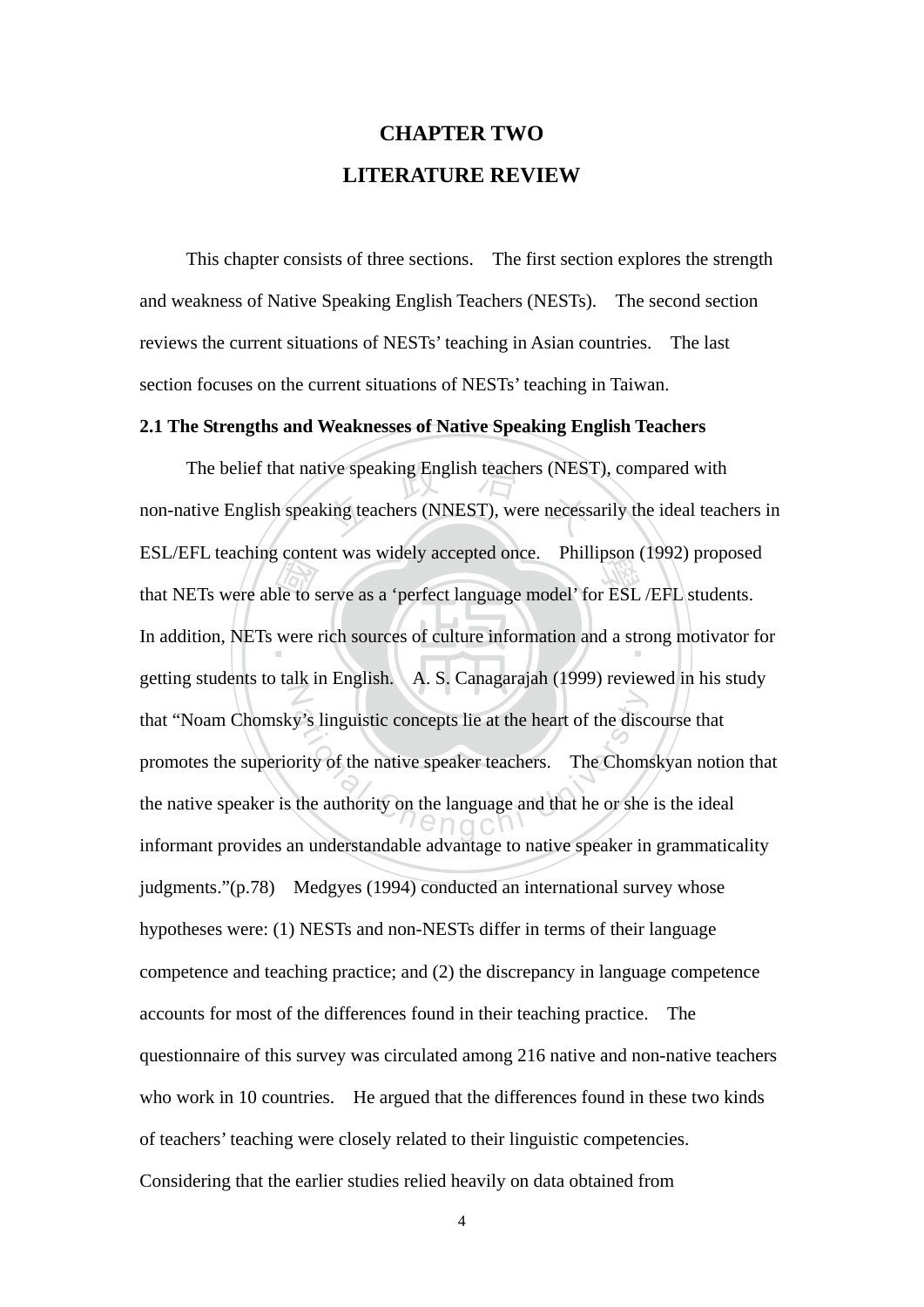who teach ESL in adult education programs in twenty U.S. states, for the purpose of exploring their teachers' beliefs about teaching English as a second language to adult of textbook language" and consequently, NNESTs would pass their mistakes and<br>inappropriacies to their students (p. 360-363). Followed by Arve and Medges, exploring their teachers' beliefs about teaching English as a second language to adult N Arve and Medgeyes. The self-perceived advant<br>lish teacher (NEST) reported by NESTs themsel<br>and "innate ability to recognize correct gramma" questionnaires, Arva and Medgyes (2000) conducted a small-scale ethno-cognitive study to supplement their previous findings with primary sources. In this study, Arva and Medgyes has observed the teaching behavior of NESTs and NNESTs in the Hungarian classroom and analyzed 10 video-recorded language lessons and 10 follow-up interviews with the recorded teachers. Arva and Medgyes concluded that the primary advantage attributed to NESTs lie in their superior English-language competence. NESTs can use languages spontaneously and in the most diverse communicative situation while NNESTs' usage was felt to be "out-of-date, smacking inappropriacies to their students (p. 360-363). Followed by Arve and Medges, Maum (2003) further investigated 40 native- and 40 non-native-English-speaking, English language learners. By means of structured interviews, Maum's result has echoed with that of Arve and Medgeyes. The self-perceived advantages of being a native-speaking-English teacher (NEST) reported by NESTs themselves are "having cultural knowledge", and "innate ability to recognize correct grammatical structure" (Maum, 2003, p.123). As the focus shifted back to NESTs in cultures other than their own, Barratt and Kontra (2000) integrated the results of their two surveys conducted respectively in Hungary and in China, claiming that one of the positive comments about NESTs was that students and teachers in foreign countries value what native speakers bring with them—authenticity, which indicated authentic pronunciation, wide-ranging knowledge of vocabulary, and critical information of usage. Another strength of NESTs widely accepted in both countries was "positive personal traits", including enthusiasm, friendly demeanor, warm-heartedness, and sociability. (Barratt and Kontra, 2000) Moreover, this positive personal trait might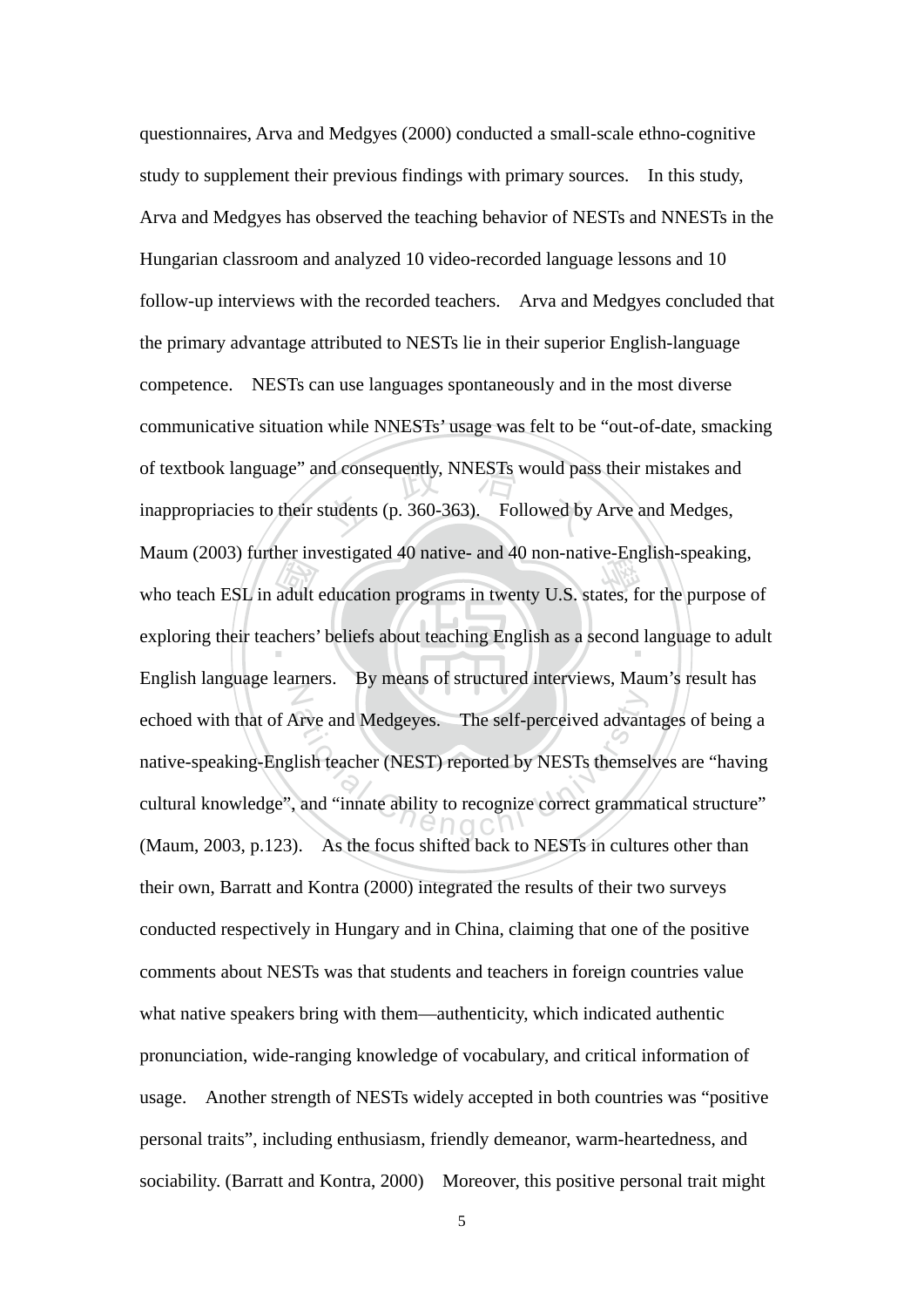as well lower the students' anxiety and be a good facilitator which permitted ESL students to willingly communicate with NESTs in English for "they were good listeners who show genuine interests in whatever the students had to say….and the classroom had a relax atmosphere" (Arva and Medgyes, 2000, p.365).

appropriate usage, and knowledge or cultural commodations of the language) can be<br>acquired or instilled through training. He rejected the notion that the ideal teacher of<br>English is a native speaker of the language and lab Phillipson (1992) claims that many of those qualities which are seen to make native<br>speakers intrinsically better qualified as English teacher (e.g. their fluency, English is a native speaker of the language and labeled it as "native speaker fallacy." N ing ESL. When observing NESTs' teaching in<br>2000) noticed that NESTs' lack of knowledge of<br>ng in class. Just as one participant lamented in However, being a successful English teacher requires more than his/her language competence and linguistic identity, let alone the friendly and enthusiastic personality. Auerbach (1993) asserts that being a model English speaker is not a sufficient qualification for teaching ESL and in some cases, not a necessary one. speakers intrinsically better qualified as English teacher (e.g. their fluency, appropriate usage, and knowledge of cultural connotations of the language) can be Ironically, NESTs' innate linguistic strength has sometimes turned out to be their shortcoming in teaching ESL. When observing NESTs' teaching in the classroom, Arva and Medgyes (2000) noticed that NESTs' lack of knowledge of grammar indeed hindered their teaching in class. Just as one participant lamented in the study, "This is wrong, and that is the correct way you should say it, I know, but I can't explain why it's wrong or right…Most foreign teacher I know never really came across grammar until they started teaching it" (p.361). NESTs in Maum (2003)'s study also recognized this as one of their disadvantages—not having the metalinguistic awareness that comes from learning a second language. (p.126) Apart from the deficiency of grammar knowledge, much blame for NESTs as ESL teachers has attributed to (a) their lack of TEFL preparation, (b) poor teaching styles, (c) lack of insight into typical language problems of students, (d) lack of familiarity with the host educational system, (e) lack of basic knowledge of the host culture and language, and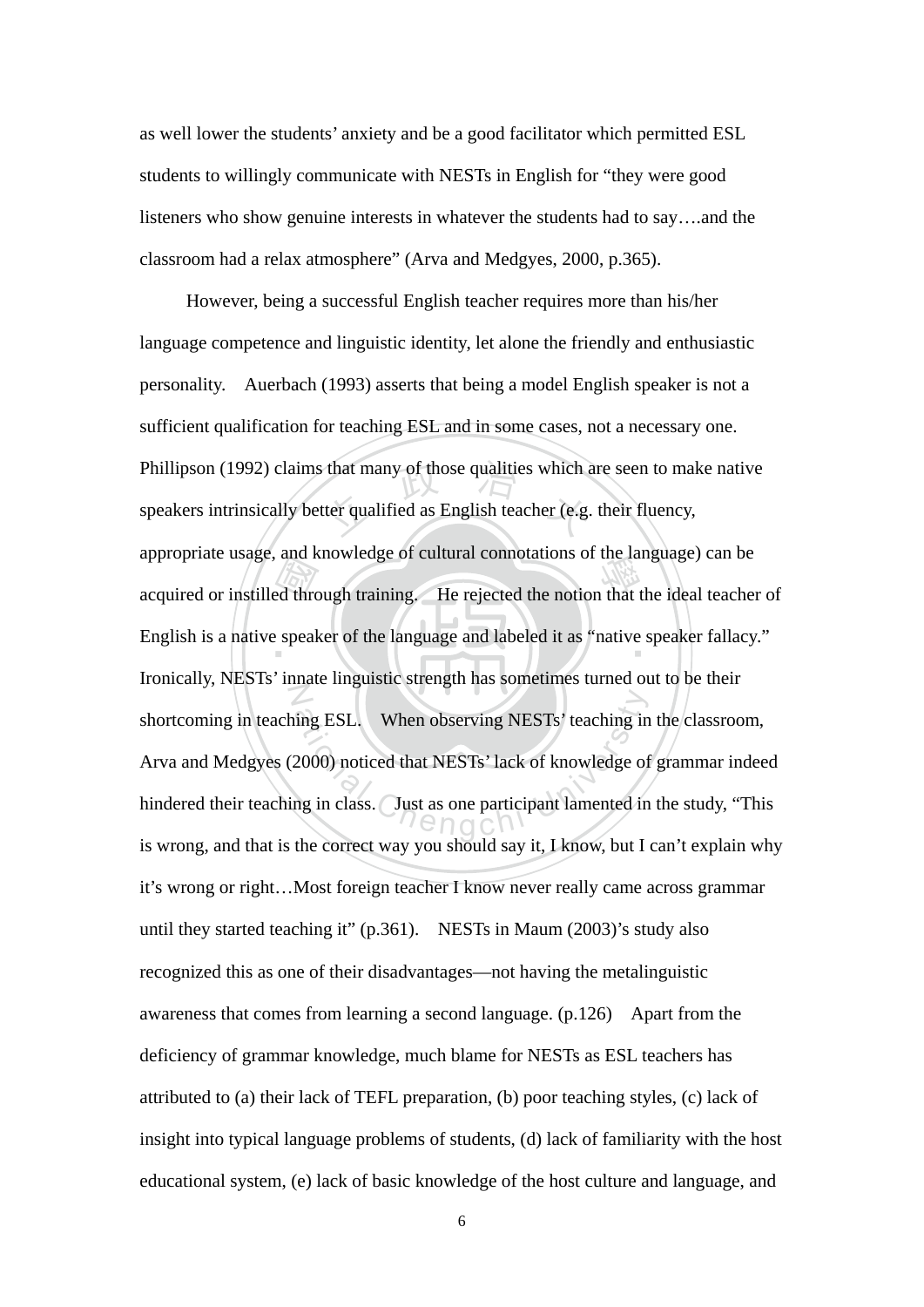(f) ignoring basic cultural differences or actively displaying a prejudice against the host culture. (Phillipson, 1992; Medgyes, 1993; Canagarajah, 1999; Cook, 1999; A.Tajino and Y. Tajino, 2000; Arva and Medgyes, 2000; Barratt and Kontra, 2000; Maum, 2003). It seems that a large proportion of the weakness mentioned above can be ascribed to not only NESTs' unreadiness of being an ESL teacher but the unfamiliarity of the host culture, covering from students' mother tongue to local learning and teaching context.

Extra countries or being recruited to join the team-teaching programs in<br>non-English-speaking countries, it is urgent and "a challenge that is adequately qualified to teach a language (Phillipson, 1992). The notion of experts in<br>English teaching should shift from "who you are" to "what you know" (Rampton, non-English-speaking countries, it is urgent and "a challenge that is not unique to any N Examples of successful experiences in living and Therefore, a person's mother tongue does not guarantee him/her to be English teaching should shift from "who you are" to "what you know" (Rampton, 1990). Since there is a growing number of NESTs looking for positions in foreign one country" (Barratt and Kontra, 2000) to help these NESTs fit into host cultures and provide them with examples of successful experiences in living and teaching in the host countries.

## **2.2 Current Situations of NESTs' Teaching in Asia**

 In view of the benefit which NESTs may bring into English teaching and learning, many Asian countries have implemented English teaching programs in which native English speakers were recruited from the so called "inner circle" countries, namely UK, USA, Canada, Ireland, Australia, New Zealand, and South Africa, with the goal of benefiting their students' English learning performance. The earliest program was put into practice by Japan government, followed by Korea, Hong Kong, Mainland China and Taiwan.

## **2.2.1 Japan**

Realizing the strong wave of globalization, the Japanese government has been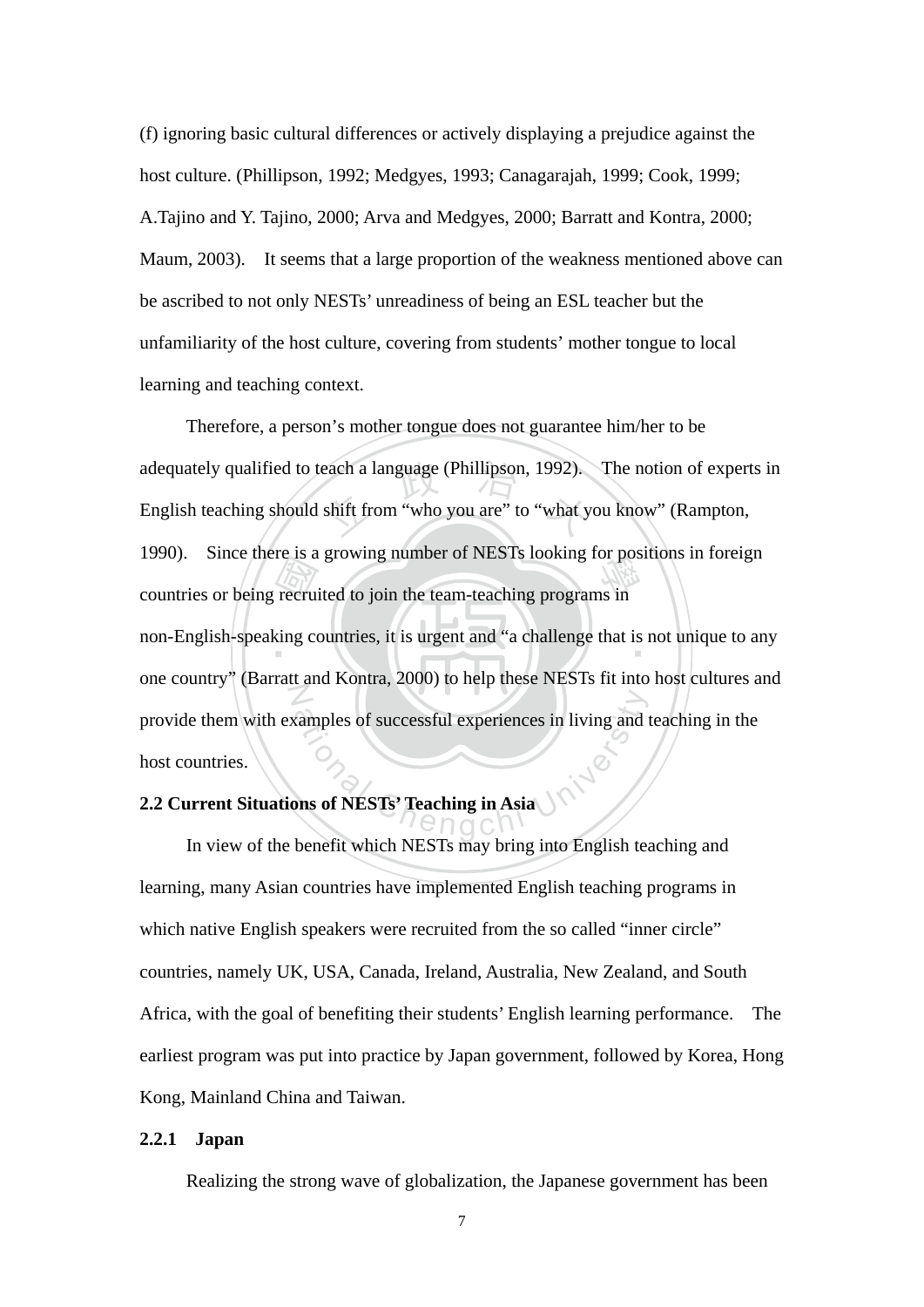toward teaching and have gained at least a Bachelor's degree by July before departure.<br>However, the academic and practical experience of the candidates is not clearly ation, as cited in Scully, 2001). Sin<br>rage cultural exchange between your However, the academic and practical experience of the candidates is not clearly  $\mathbb{Z}$ engaging in recruiting NESTs since 1987. The program, which is known as JET (Japan Exchange and Teaching program), is launched by the local authorities in cooperation with the Ministries of Internal Affairs and Communications, and of Foreign Affairs, and of Education, Culture, Sports, Science and Technology, and the Council of Local Authorities for International Relations (CLAIR). (Jeon and Lee, 2006) For 20 years, approximately 30,000 young colleagues and university graduates have traveled to Japan to work as Assistant Language Teacher (ALTs), Coordinators for International Relations (CIRs), and Sports Exchange Advisors (SEAs) (Japan Ministry of Education, as cited in Scully, 2001). Since the main goal of the JET program is to encourage cultural exchange between young learners and NESTs, the qualified candidates should be younger than 40 years of age, strongly motivated defined and a TEFL qualification is helpful but not required (JET Website).

ucial role in JET program, ALTs are placed by the English in public elementary school, junior and are expected to work for around thirty-five house As the most crucial role in JET program, ALTs are placed by the local government to teach English in public elementary school, junior and senior high school in which they are expected to work for around thirty-five hours per week. Apart from working as assistant language teachers, meaning offering assistance to local English teachers in teaching conversational courses, ALTs are sometimes required to fulfill the extra duties such as developing teaching materials, participating in English speech contests, collaborating with officials at boards of education, and attending cultural-exchange events. The salary of ALTs is approximately 300,000 yen per month (US\$ 2,600), while the salary of local Japanese English teachers ranges from US\$2,043 to US\$3749 (Jeon and Lee, 2006).

In spite of the ideal initiatives of improving students' English communicative competence and deepen multicultural understanding through the cooperation of ALTs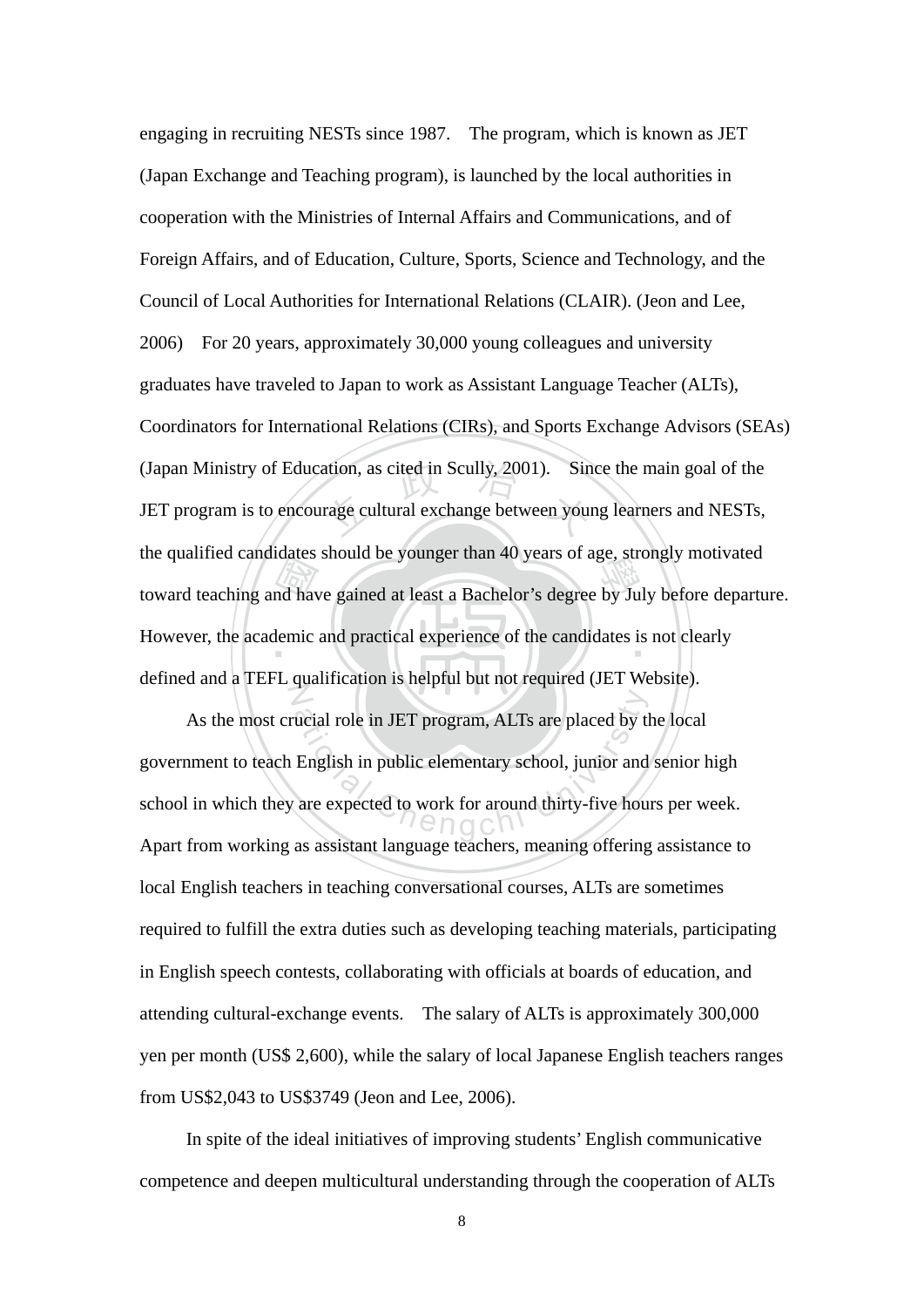showing strong frustration in response to being used only as "tape-recorders" and<br>"game machines." Thus, it is urgent for ALTs in the JET program to engage in b the "discrepancy between what ALTs think their role is and what local teachers expect<br>ALTs to do in the classroom" (Reiko and Lee, 2001). Matsumoto (2000) and Scully "game machines." Thus, it is urgent for ALTs in the JET program to engage in both N and local Japanese teachers in the classroom, several problems have soon emerged to prevent the ALTs from successfully performing their instructions in class, one of which is the insufficient professional knowledge. According to Kawamura and Sloss' (1992) survey, 79.4 % of ALTs working at school have neither teaching qualification nor prior teaching experience. In addition, 82.4% of the ALTs majored in subjects not directly related to teaching English as foreign language. ALTs' inexperience of EFL teaching and insufficient professional knowledge have not only hindered the genuine cooperation with their counterparts but also indirectly resulted in ALTs to do in the classroom" (Reiko and Lee, 2001). Matsumoto (2000) and Scully (2001) have respectively presented in their studies that many of the ALTs were pre-service and in-service teacher training. Just as one ALT in Reiko and Lee's study claimed,

ppreciated more practical and specific knowledge an, for example the characteristics of Japanese t<br>many of the participants in the JET programs we<br>ved that some of us were in need of training hours I would have appreciated more practical and specific knowledge about our situation in Japan, for example the characteristics of Japanese teachers. In addition, since many of the participants in the JET programs were fresh from college, I observed that some of us were in need of training how to behave like a teacher. (p.9)

In addition, the above saying also reveals another problem which most NESTs have encountered in Japan—cultural adaptation. Stern (1992) surveyed a few private language institutes which possess a fruitful experience of dealing with NESTs in Japan and concluded that many ALTs in the JET programs were not aware of the challenges they might encountered until they launched their mission in Japan. After investigating ALTs motivation of coming to Japan, Scully (2000) has pinpointed that the primary factor was merely "to find a job which would allow them to travel."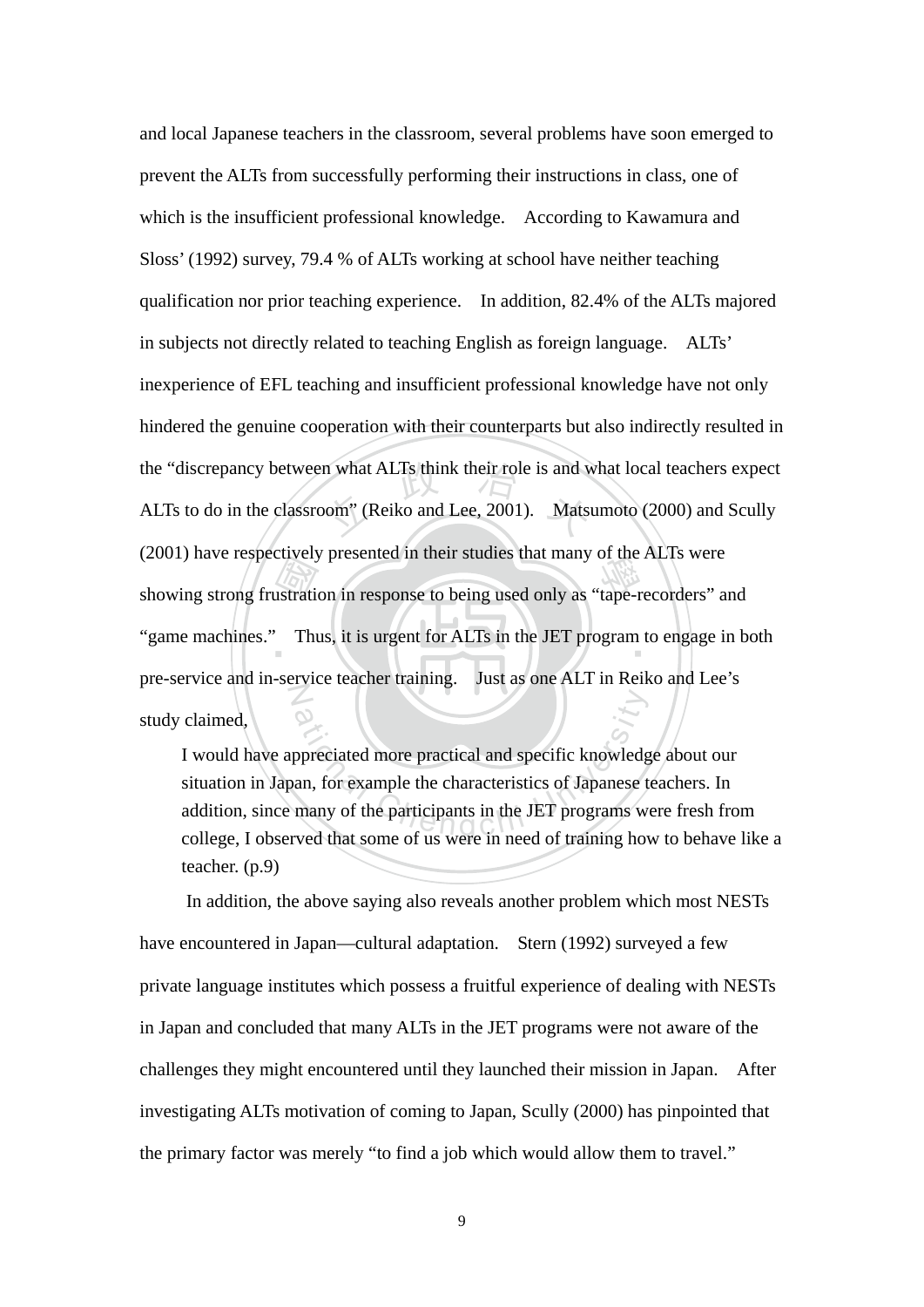that so<br>is class<br>class Iso revealed that their difficulties in l<br>ant attitude toward using verbal Eng even complained that sometimes he felt unmouvated because ins students ferus<br>speak English in his classroom (Scully, 2001). What compelled the Japanese students to behave such uncooperative attitude might probably be the absence of  $\overline{Z}$ atents would concentrate simply on cultivating t<br>and writing skills. However, this has caused the<br>in classroom teaching at some point and left Jap Others are like "professional challenges", "financial rewards" and "the opportunity to explore Asian culture." Supported by the interview data and the results from questionnaire, Scully further indicated that almost none of the ALTs were able to speak Japanese upon their arrival to their country and few had more than a "rudimentary" knowledge of Japanese culture due to their mentality of short-term stay in Japan. With the unfamiliarity of Japanese culture and the lack of perceived need of learning Japanese, over half of the participants in the study reported "having feeling of isolation" and feeling like an "outsider" in their Japanese communities. Moreover, many ALTs also revealed that their difficulties in being accustomed to Japanese students' reluctant attitude toward using verbal English. One of the ALTs even complained that sometimes he felt unmotivated because his students refused to English oral tests in the national college entrance exam. Consequently, both the local teachers and students would concentrate simply on cultivating their grammatical knowledge, reading and writing skills. However, this has caused the majority of ALTs to lose interest in classroom teaching at some point and left Japan while their contracts were due.

#### **2.2.2 South Korea**

With the rapid pace of industrialization and a growing need of trading with foreign countries, South Korea is said to have developed "English fever" (Jeong, 2004). In response to the phenomenon, South Korean government has launched a program, known as English Program in Korea (EPIK), since 1995. With the goal of improving English proficiency among Korean students and teachers as well as developing cultural understanding, more than 240 NESTs have been recruited to join the program. The NESTs, who mainly came from Australia, Canada, Ireland, New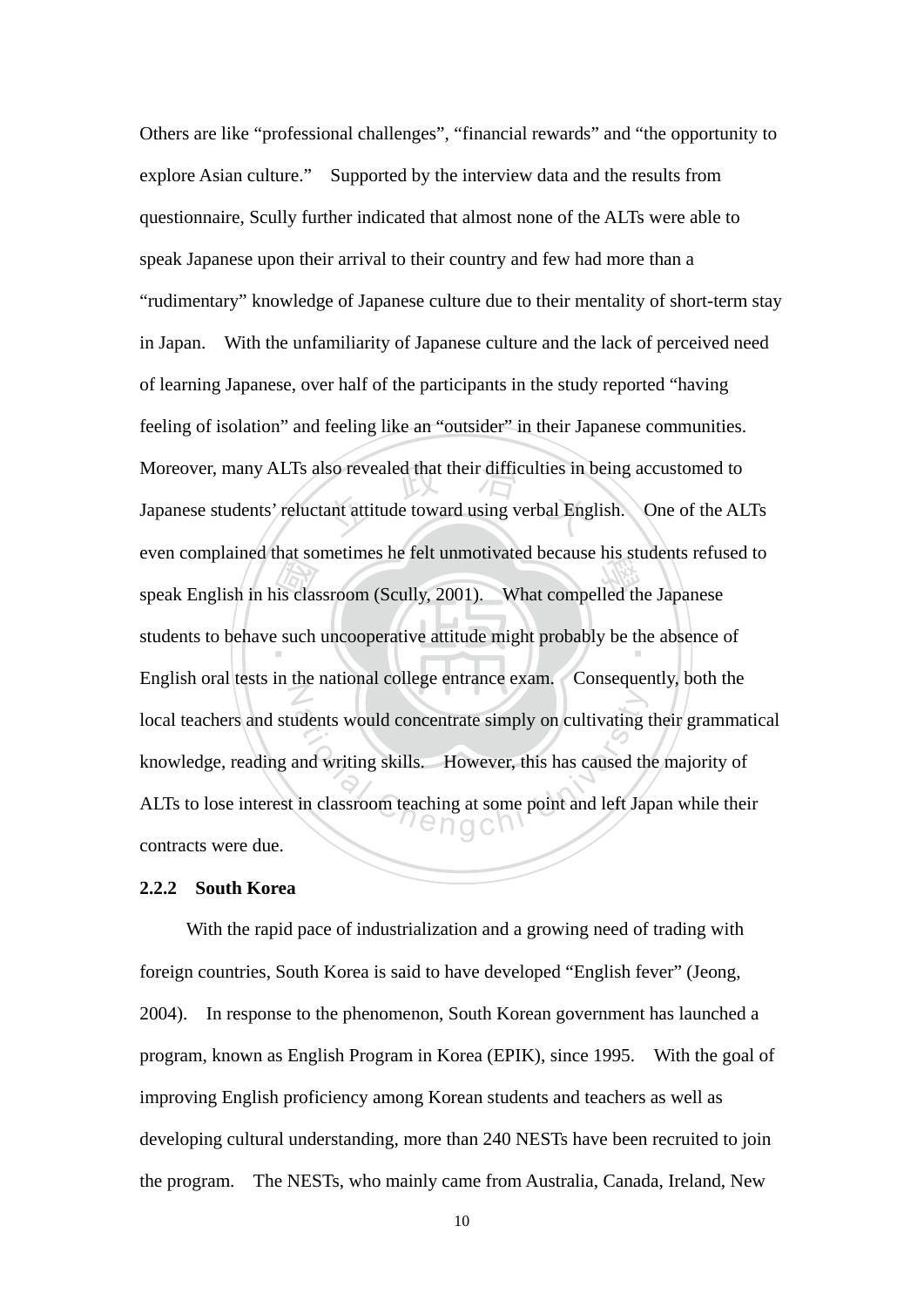Zealand, the UK, and the USA, were required to teach English at public schools, train Korean English teachers, and assist the Board of Education. However, unlike JET and the other programs in Asian countries, EPIK did not specify a NEST's salary. Though the salary varied based on which district one NEST served, it was roughly estimated to be 2,600,000 won (US\$ 2, 750) per month (Jeon and Lee, 2006).

Interviewed 12 adult Korean learners' about their opinions on NESTs working in<br>Korea, he found that the general views of all the learners about NESTs were Han, 2005). What is worse, the sense<br>luring teaching has been a negative in Korea, he found that the general views of all the learners about NESTs were N interpersonal relationships with learners and lacelluding sincerity, enthusiasm and responsibility<br>hat "only if both sides (i.e. Korean learners and In spite of the time and effort which South Korean government has invested, EPIK still failed. NESTs lacked an understanding of Korean culture, language, educational context and learners' need, interests and preferences were reported as the main causes of failure (Han, 2005). What is worse, the sense of cultural superiority which NESTs revealed during teaching has been a negative impact on students' identification of their own culture (Shi, 2001). However, when Han (2005) surprisingly distinctly negative. It was reported that "NESTs appeared unable or unwilling to develop interpersonal relationships with learners and lacked the qualities of a good teacher, including sincerity, enthusiasm and responsibility" (Han, 2005, p. 206). Han argued that "only if both sides (i.e. Korean learners and NESTs) could be culturally sensitive and responsive to each other's culture can they truly understand each other and convey complex idea" (p. 210). Otherwise, it is very difficult for both learners and NESTs in a classroom to fully understand each other without shared communication systems and shared knowledge.

# **2.2.3 China**

With the policy of opening its door to the rest of the world, China has recognized the importance of English as a key to country's development (Xiaoqiong, 2005) and to its economic and social mobility (Ross, 1993). Since the early 1980s, English education has been a boiling issue at all academic levels, and there has been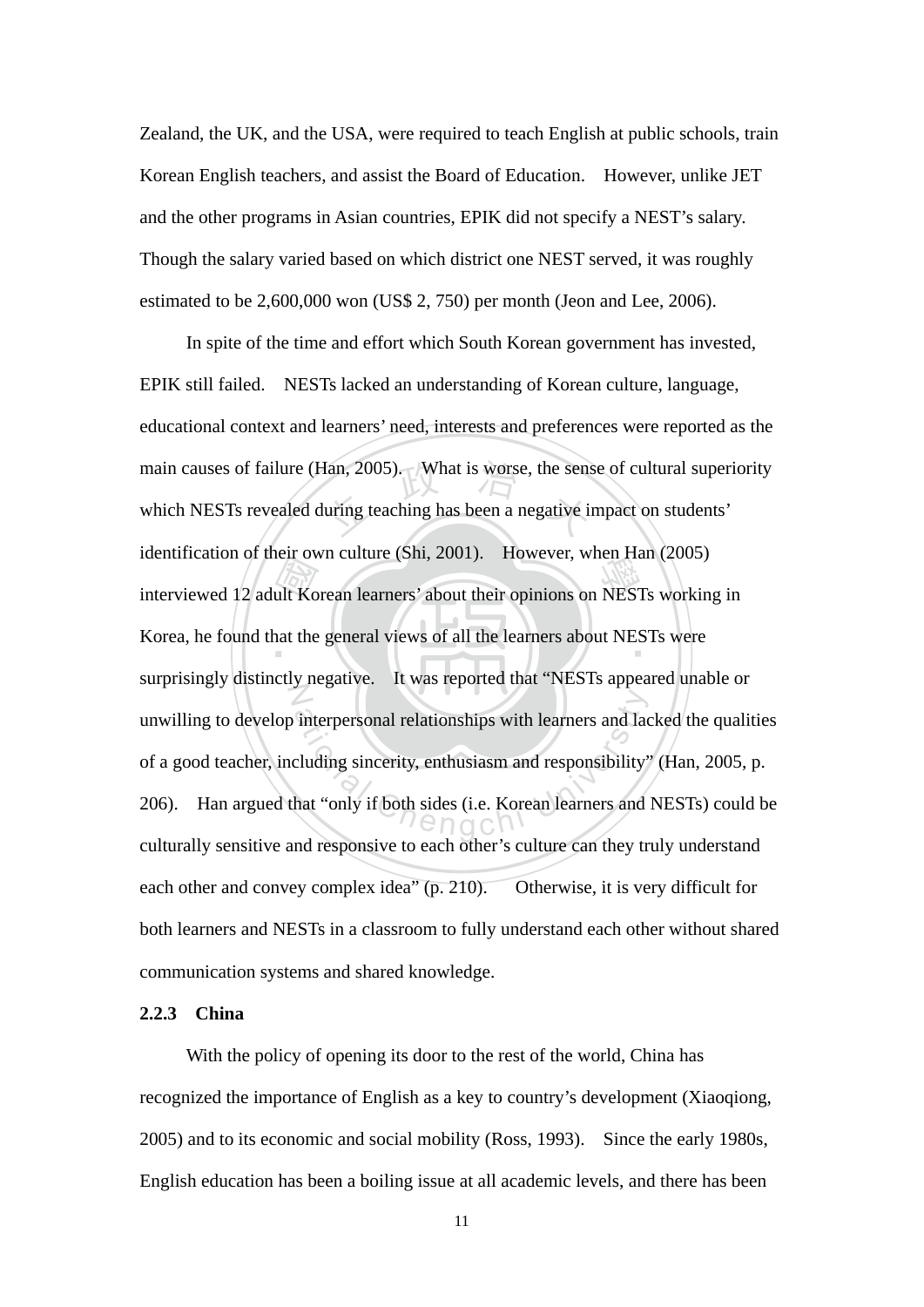an explosive development of both public and private English language programs (Qiang & Wolff, 2003b). Recently, English is also highly encouraged for all young Chinese to learn by the Ministry of Education due to China's international roles as both a member of the World Trade Organization and the host of the 2008 Olympics (Qiang & Wolff, 2003b). Up to date, about 200 to 300 million Chinese can use English (Yang, 2006) and more than 60 million senior and junior high school students are studying English ( Xiaoquioing, 2005). Apparently, recruiting NESTs has been the first priority both in public schools and in private organizations in China.

molve private recruitment agencies. Based on the professional knowledge,<br>experiences and motivation, NESTs in China can be roughly categorized into China does not have a central government policy on hiring NESTs (Qiang & 2003a). Thus, universities institute Foreign Affairs Offices to be in charge experiences and motivation, NESTs in China can be roughly categorized into Z ary Service Overseas), or V.I.A. (Volunteers in A<br>lese three groups of NESTs are reflected on the paralaries (Maley, 1986). Wolff, 2003a). Thus, universities institute Foreign Affairs Offices to be in charge of the recruitment of NESTs. Many public elementary, junior and senior high schools "Foreign Expert", "Foreign Teacher" and "volunteer," who usually recruited by the U.N, V.S.O. (Voluntary Service Overseas), or V.I.A. (Volunteers in Asia). The differences among these three groups of NESTs are reflected on the target poluation they teach and their salaries (Maley, 1986).

However, since China lacks a government-driven set of standards which regulate NESTs' qualifications, the NEST qualifications vary from province to province (Jeon and Lee, 2006). On one hand, if one NEST is recruited officially or semi-officially, he or she might be expected "to earn a bachelor degree or higher and professional training in language teaching as well as some amount of language teaching experience" (2002, REGUALATION No.1, as cited in Jeon and Lee, 2006). But the truth is that "in many circumstances, native English speakers have been employed with an associate degree or as little as a US high school diploma" (Jeon and Lee, 2006). This often happens in the remote provinces where most NESTs are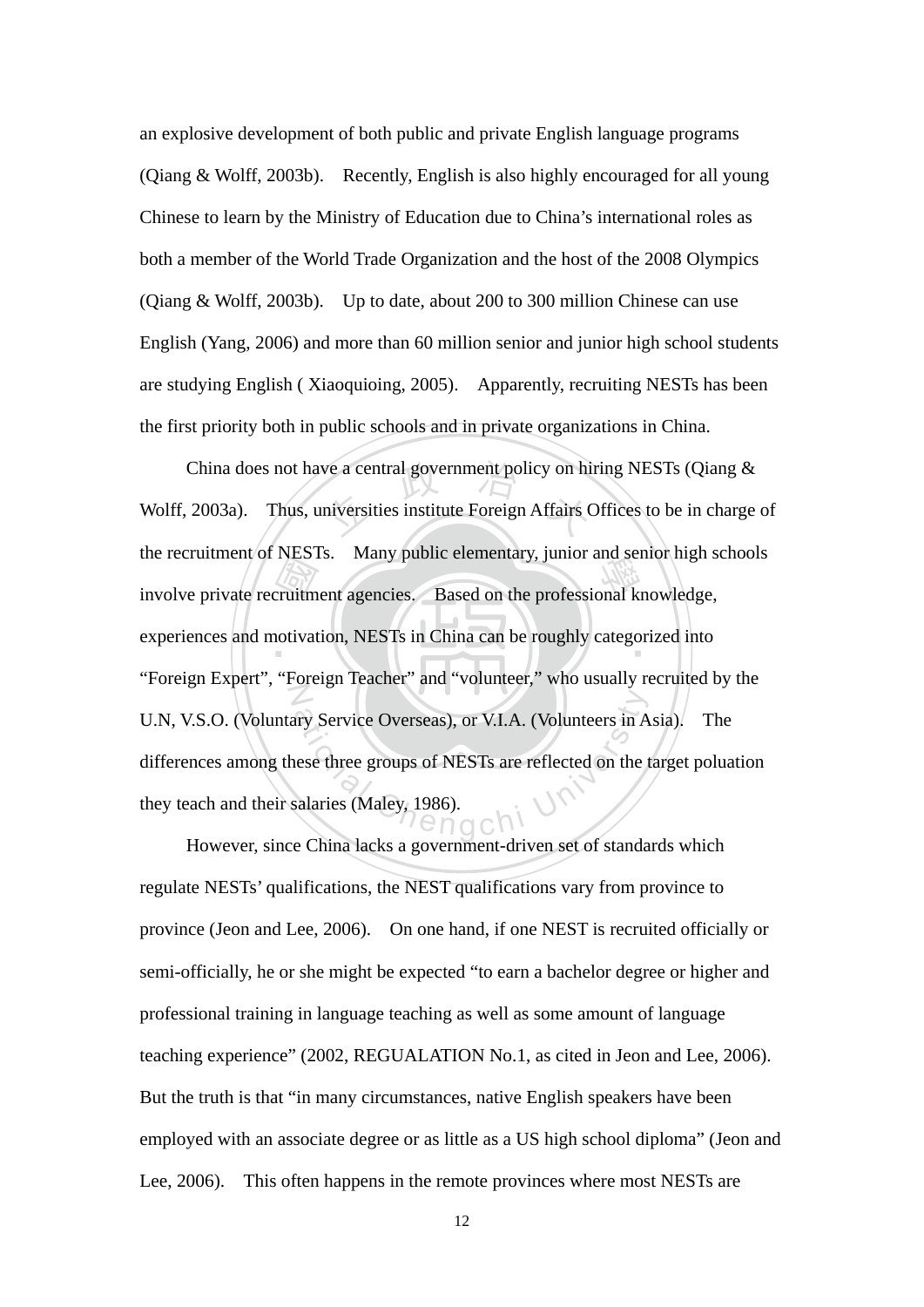experience and consequently many do not finish their first-year contract (Qiang & Wolff, 2003b). Pedagogically, it is a waste of students' time and energy on teacher reluctant to teach. On the other hand, if NESTs are not formally recruited, the sole criterion for employment is: "If it walks, and talks English, it is O.K." (Maley, 1986). Namely, one is employed simply because he or she is a native speaker of English regardless of the qualification and teaching experience of EFL. On closely examination of the chaotic NEST recruitment in China, Maley (1986) strongly stated that those unqualified NEST teachers have caused a "human wastage" all over China (p. 106). Economically, the government and local institutes have invested a huge amount of money on NESTs. But some of the recruits are young and without prior Wolff, 2003b). Pedagogically, it is a waste of students' time and energy on teachers who do not know how to teach English properly (Maley, 1986, p.107).

Despite complaints about their insufficient qualifications, most NESTs in China<br>encountered a great difficulty that they rarely share the same culture of learning have encountered a great difficulty that they rarely share the same culture of learning with Chinese students (Maley, 1986). motivated, and friendly. However, the student<br>assive and rather resistant to pair or group work<br>nd memorization, but not process of learning. (C NESTs agree that Chinese students are hard-working, well-motivated, and friendly. However, the students seem unwilling to speak; they are passive and rather resistant to pair or group work. They seem oriented to exams and memorization, but not process of learning. (Cortazzi & Jin, 1996). Though NESTs are considered to be a perfect language model and a great source of cultural knowledge, Chinese students still complain that they learned quite little from NEST classes. P. Wang (2007) hypothesized that this may come from "a disparity of expectations between teachers and students" (p.45). In order to make an effective use of NESTs, an attempt to investigate the disparity between NESTs and Chinese students is necessary. After interviewing 4 native speaking teachers in Shandong University of Finance and conducting a survey on 90 Chinese students, he discovered the major disparities lies in (a) expectations, (b) treatments of class activities, (c) NESTs' free thinking and discovery learning, and (d) communication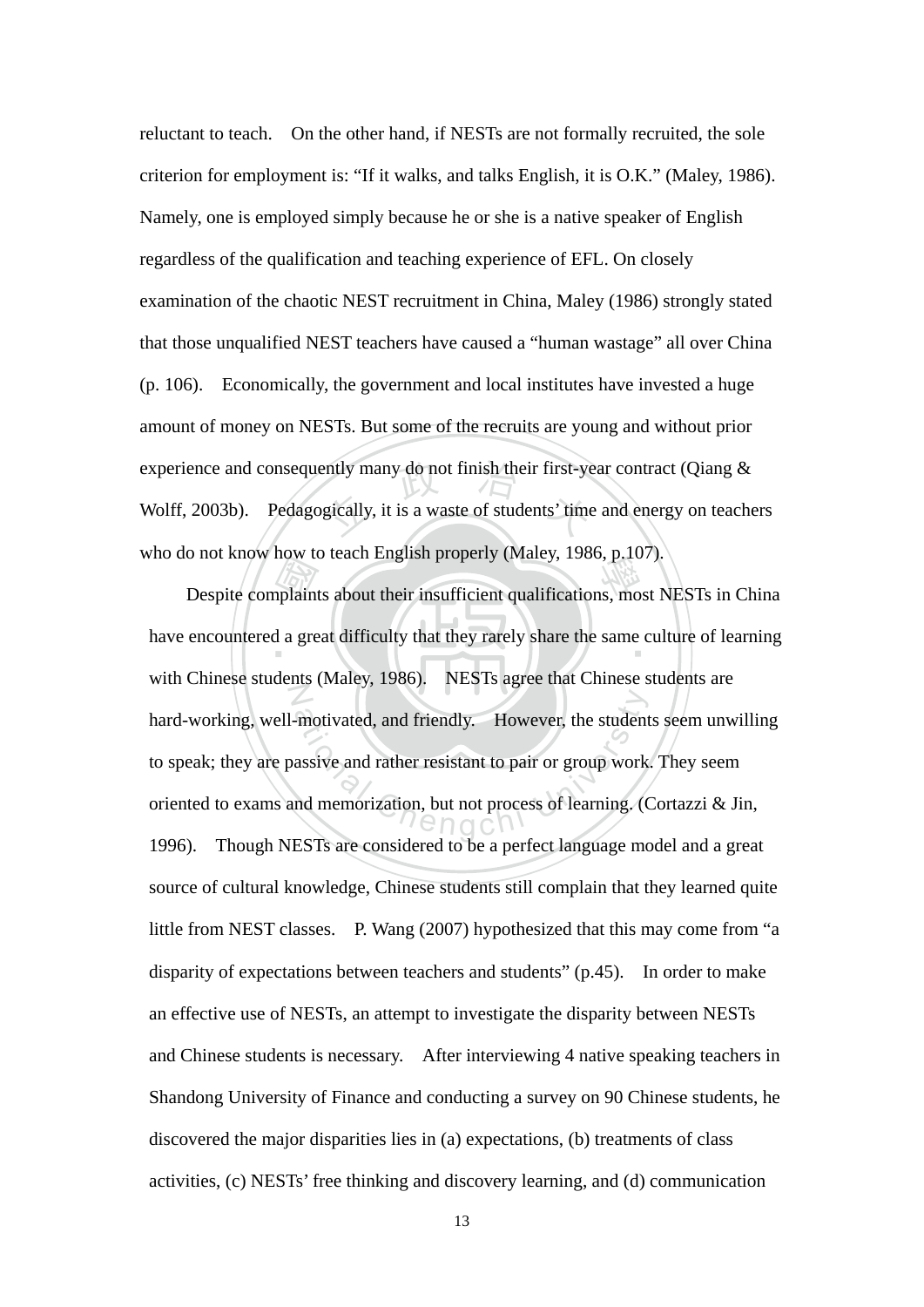barrier. He further stated that for Chinese students, their learning is memory-based, requiring the teachers to explain the language elements systematically for them. However, most foreign teachers in his study believe that "it is unnecessary to give much explanation in language learning. Their job is to offer authentic examples, and to encourage students to practice in a given situation" (p. 48). Maley (1986) even revealed that "the foreign teacher will admire the assiduity of his students……but so often these study habits lead to knowledge about the language as an object rather than competence in using it as a tool…" (p. 105).

of the contrasts are not given until two months later. After two months, most NESTs are presented with the contrast which is merely a document for NESTs to sign without in China have also suffered from lack<br>n (Maley, 1986). As for the lack of are presented with the contrast which is merely a document for NESTs to sign without N mployer/employee relationship. With regard to<br>th sign that "most NESTs cannot understand why<br>and minor requests cannot be agreed to immed<br> $\bigcirc$   $\bigcirc$   $\bigcirc$   $\bigcirc$   $\bigcirc$   $\bigcirc$  agreed to immed Moreover, NESTs in China have also suffered from lack of information, bureaucracy and isolation (Maley, 1986). As for the lack of information, it is disturbing for NESTs not to know exactly what their terms of employment are. Most giving them any further room for negotiation. This has evoked an element of insecurity into the employer/employee relationship. With regard to bureaucracy, Maley delineated with sign that "most NESTs cannot understand why 'even apparently innocuous and minor requests cannot be agreed to immediately, and he finds it even more frustrating to be fobbed off with temporizing response" (p. 108). What disgracefully impressed on NESTs' mind is that decisions are often made by those least qualified instead of the professionals. Even more awfully, a lot of NESTs complain that they are rarely consulted while the decisions about them, personally or professionally, are being made. Concerning the issue of isolation, many NESTs often feel alienated socially and psychologically, too. In spite of the hope of interacting closely with their colleagues and students, NESTs are tended "to be view as a tool for improving English of the students, to be taken out of the drawer in classtime, and put away again afterward" (Maley, 1986, p. 108).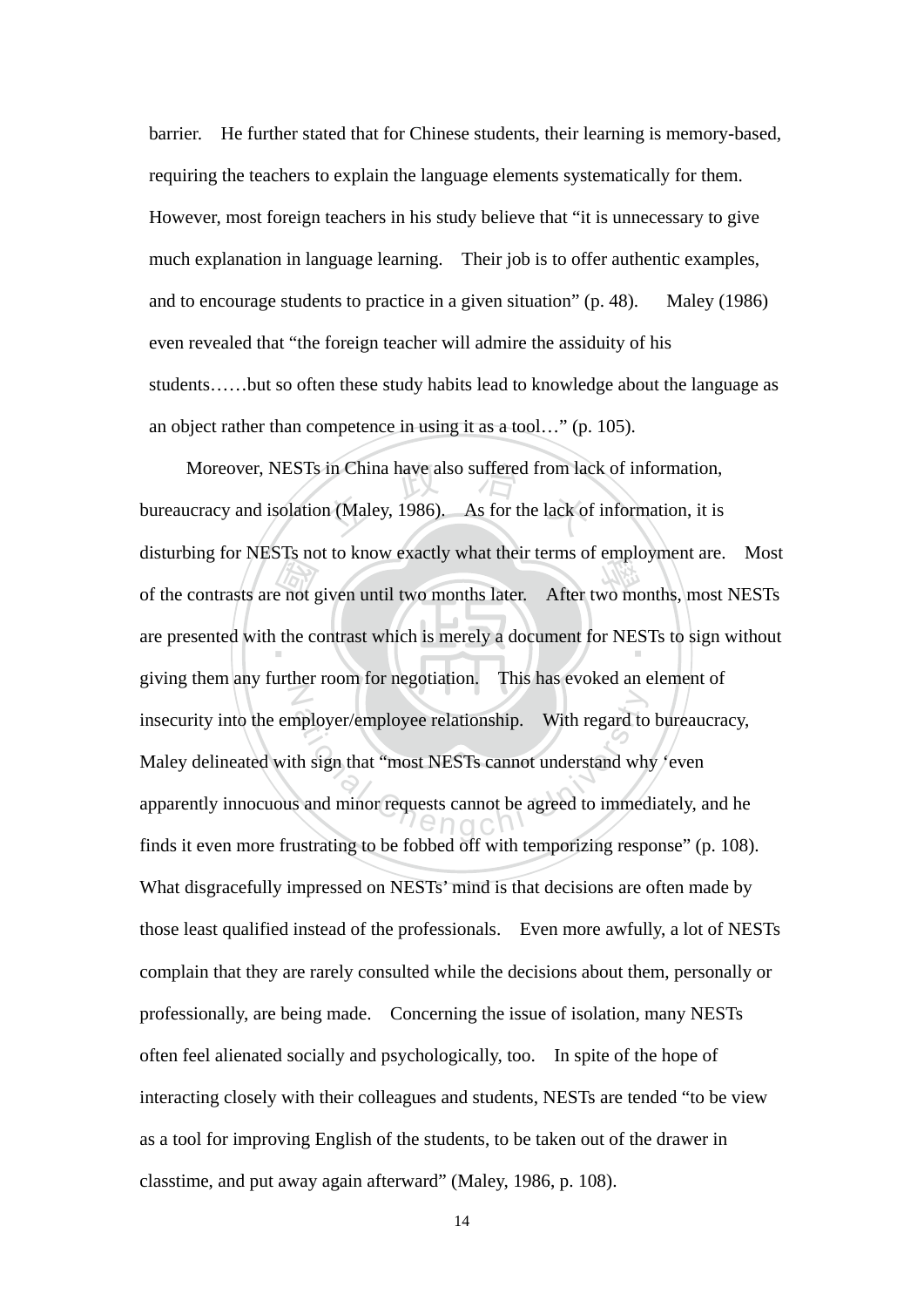#### **2.2.4 Hong Kong**

d a large-scale program of recruiting<br>as Native-speaking English Teacher ( Since being occupied by the British in 1841, English has been an official language in Hong Kong. Even after her return to China in 1997, Hong Kong still highly values the importance of English for several reasons. First, English is served as an unmediated contact with the rest of the world (McArthur, 2005). Second, Hong Kong is viewed as an international finance center (Pang, 2003). Third, English remains a language for the elite in Hong Kong and "a widening middle class seeks to join the elite through learning English" (McArthur, 2005). Consequently, Hong Kong has launched a large-scale program of recruiting NESTs as government policy, which is known as Native-speaking English Teacher (NET) Scheme.

The ann of NET scheme is to support and strengthen English-language learning<br>and teaching by providing an authentic environment for children to learn English and<br>develop their confidence in using it (Jeon and Lee, 2006). S develop their confidence in using it (Jeon and Lee, 2006). Since 1997, the Hong N th one NEST and since 2002, provided every tw<br>ST (Law, 2004). Moreover, the government se<br> $\therefore$ , which consists of 20 NESTs and 20 local Eng The aim of NET scheme is to support and strengthen English-language learning Kong Special Administrative Region (SAR) government has provided each public secondary school with one NEST and since 2002, provided every two public primary schools with one NEST (Law, 2004). Moreover, the government sets up an Advisory Teaching Team (ATT), which consists of 20 NESTs and 20 local English teachers, to support for the Scheme. The functions of ATT are mainly to design and operate regular teacher-training programs as well as conducting school development visits to participating schools. ATT also monitors the effective deployment of the NESTs, provides support for the development of innovative teaching methods and related curriculum resources, and disseminates good teaching practices in schools (Jeon and Lee, 2006, p.55).

The qualifications for NESTs are (a) native speaker of English, and (b) bachelar's degree, and preference will be given to NESTs with experience in teaching English as a second/foreign language. The salary scale is from HK\$16,165 (US\$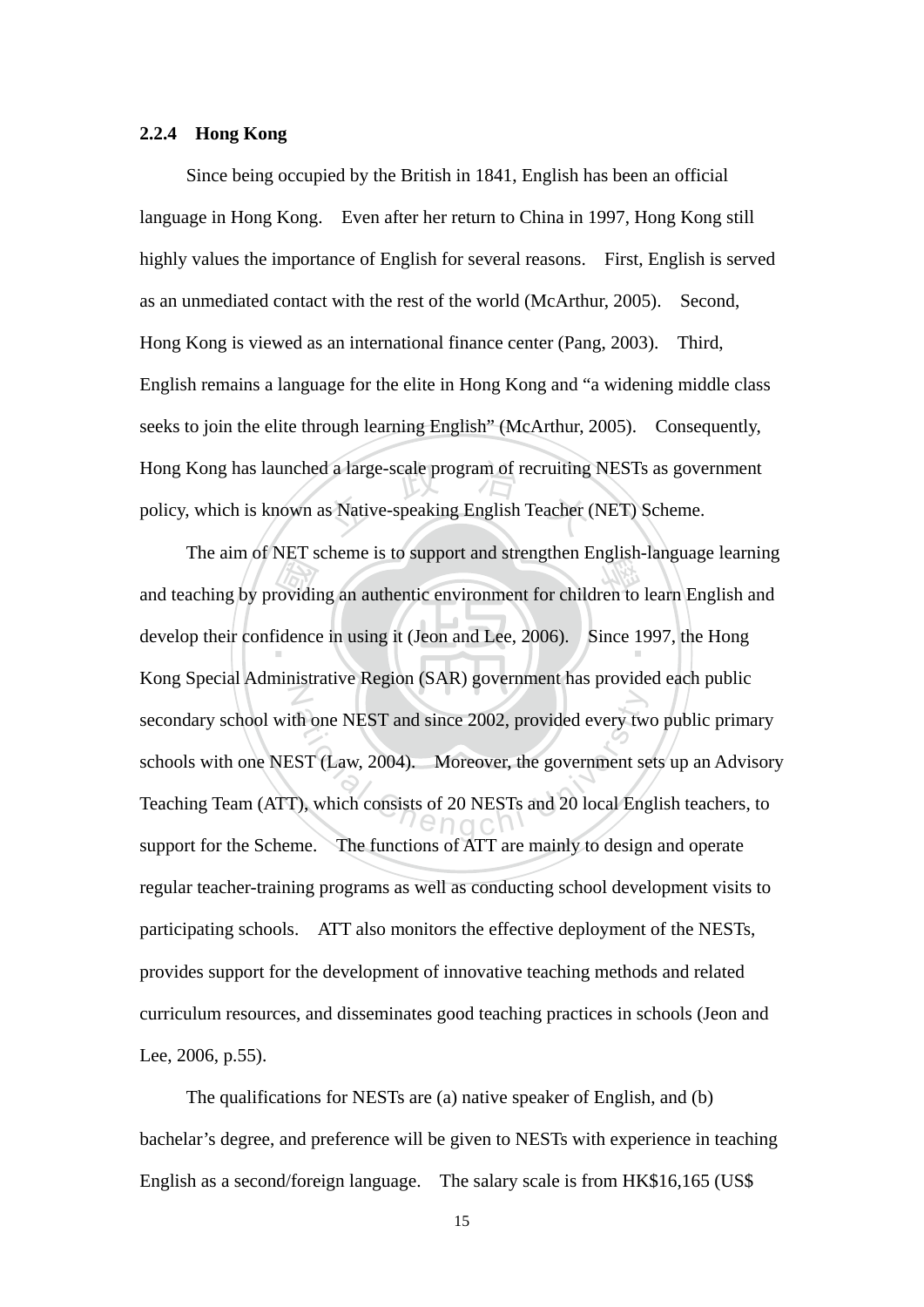2,077) to HK\$ 43,940 (US\$5,700). As for the teaching hour, it ranges from 16 to 18 hours per week.

Instead of having genuine cooperation, NESTs and local English teachers separate the class time to teach their part individually (Evans, 2000). Thus, the public in Hong resented earning the comparatively lower salary but suffering from heavier teaching<br>load and the more pressure of catching up with the fall-behind schedule than NESTs class time to teach their part individually (Evans, 2000). Thus, the public in Hong Z e English Teacher) Scheme, which was initiated<br>Displays of NESTs' Teaching in Taiwan Regardless of the delicate design of NET Scheme, some of the problems still need to be tackled by the government. First of all, the issue of inexperienced NESTs. Just like what Boyle (2000) described, "some of the foreign teachers were inexperience, but tended to look on themselves as the experts and the bringers of new ideas to the local teachers" (p.3). Such arrogant attitude has somewhat impeded the relationship between NESTs and local teachers. Second, local teachers have load and the more pressure of catching up with the fall-behind schedule than NESTs (Bolye, 2000). Lastly, the model of team teaching does not turn out to be successful. Kong begins to worry that whether NET scheme would be doomed to failure just like the EETC (Expatriate English Teacher) Scheme, which was initiated in 1987 and ended in 1989.

## **2.3 Current Situations of NESTs' Teaching in Taiwan**

Under the pressure of globalization, Taiwanese government has introduced English to elementary school curriculum in Grade 5 and 6 since 2001 and such compulsory education has been extended since 2005 (Jeon and Lee, 2006). From then on, both Hsinchu City Government and Yilan County Government have respectively implemented a pioneering program which recruited NESTs to teach English in their public elementary schools. Two years later, the Taiwanese Ministry of Education began to recruit 3,000 NESTs for domestic public elementary and junior high schools. This nationwide NEST-recruiting program was initiated with an attempt to improve students' English communicative ability, to broaden students'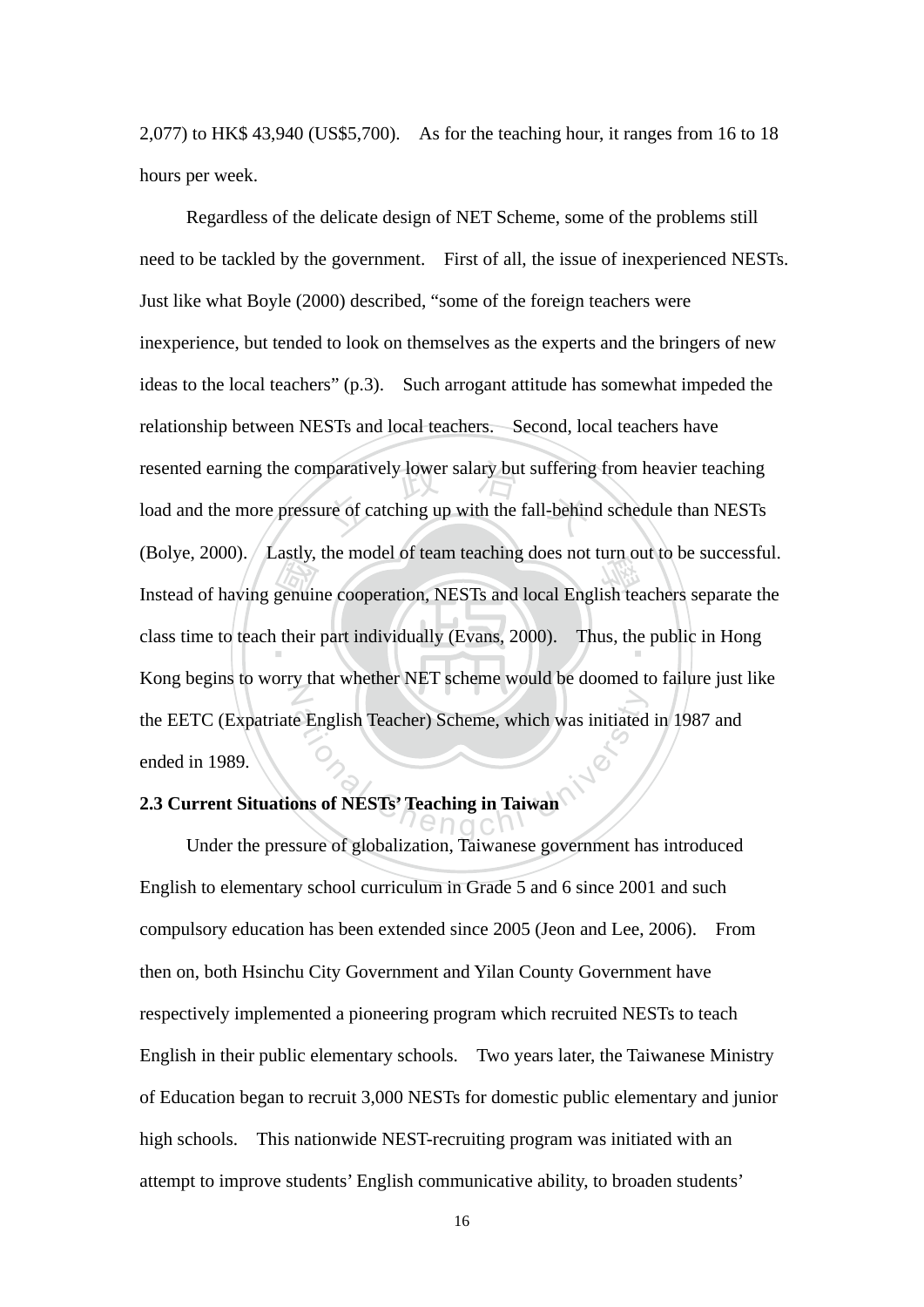horizon of multi-cultures and to cultivate students' global view (Chen, 2007).

However, hiring NESTs was never an innovation in Taiwanese society. In fact, a large amount of NESTs, with or without TESOL certificate, have already been employed to teach English by the local private language institutes in Taiwan. Shi (2007) pointed out that the number of NESTs working as English teachers in private cram schools in Taiwan has reached up to 6,831 by 2004. Therefore, a growing attention has been paid to the current situations of NESTs' teaching in Taiwan in recent years.

## **2.3.1 The background of NESTs in Taiwan**

ssess a<br>untries<br>beakin **1 of NESTs in Taiwan**<br>re recruited to teach English in the p are required to possess at least bachelor degrees and/or TESE/TEPE certificate a<br>passports from countries recognized by the Taiwanese Ministry of Education as ‧ "native-English-speaking," such as USA, Canada, UK, Australia, New Zealand, South N degree to NT\$70,000 (US\$1,870) for those who<br>d qualified teacher certificate (Jeon and Lee, 20)<br>truth is that most NESTs in Taiwan do not major The NESTs who are recruited to teach English in the public schools in Taiwan are required to possess at least bachelor degrees and/or TESL/TEFL certificate and Africa and Ireland. The salary scale ranges from NT\$ 50,000 (US\$ 1,540) for those who have bachelor's degree to NT\$70,000 (US\$1,870) for those who have both bachelor's degree and qualified teacher certificate (Jeon and Lee, 2006).

However, the truth is that most NESTs in Taiwan do not major in English and fail to have ESL teaching experience before coming Taiwan. Ting (2000) investigated fifteen NESTs who taught English in the public junior high schools in Kaohsiung City and found out that 80% of NESTs were non-English majors. Lin (2003) interviewed nine NESTs who served in the public elementary schools in Hsinchu City and indicated that two-thirds of her interviewees do not majored in English or ESL.

When it comes to their English teaching experience, nearly 88% of the NESTs in Chou (2005)'s research had only less than one year of ESL teaching experience in Taiwan. Nine out of twenty-two NESTs in Chen (2007)'s study admitted that they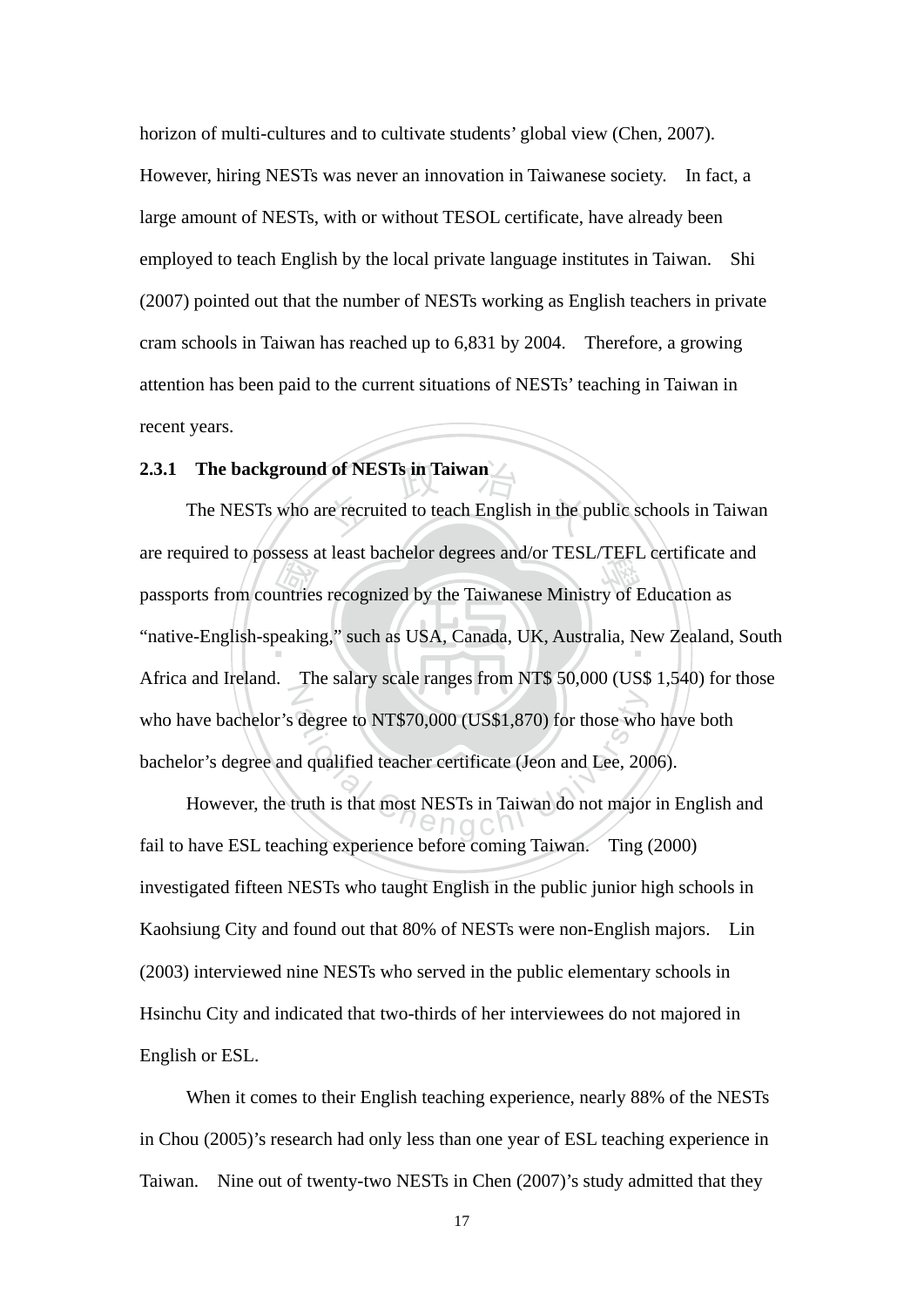loubtedly leave Taiwan. They did r<br>and consider teaching English in Ta 學 only had one to two years of teaching experience in Taiwan. Unfortunately, this drawback did not prompt NESTs to eagerly attend in-service trainings after their coming to Taiwan (Chen, 2005). What is worse, a small amount of the NESTs even considered the in-service teacher training programs not important simply because "they have no time' or 'teaching English is just a part-time job" (Ting, 2000). Ironically, their reply has reflected a cruel truth—for most NESTs in Taiwan, the reasons why they came to Taiwan were either for culture-experiencing or for making money. (Ting, 2000; Lin, 2003; Pan, 2004). Once NESTs' temporary goal had been fulfilled, they would undoubtedly leave Taiwan. They did not seriously plan a long-term stay in Taiwan and consider teaching English in Taiwan their career (Lin, 2003).

## **2.3.2 The studies on NESTs' teaching in Taiwan**

archeren Several researchers in Taiwan have investigated the NESTs' teaching in various Z  $\triangle$ (a) the NESTs' teaching behaviors in the class<br>teaching, and (c) the problems of NESTs' teachi<br>sroom practices aspects. Roughly speaking, the focus of each research could be sorted into the following categories—(a) the NESTs' teaching behaviors in the classroom, (b) the functions of NESTs' teaching, and (c) the problems of NESTs' teaching.

## **2.3.2.1 NESTs' classroom practices**

Studies which focused on NESTs' classroom practices have indicated that NESTs have successfully achieved teaching goals, appropriately adopting teaching aids, carefully arranged and designed teaching activities and obviously enabled to create an active and lively learning atmosphere (Chen, 2007; Lin, 2002). As a native-speaker of English, most of their teaching were closely related to their natural strength—linguistic proficiency. According to Chen (2007), nearly 93.3% of NESTs taught "Conversation" unit in the textbook, followed by "Speaking" and "Listening." Over 70% of NESTs primarily conducted oral tests as a measurement to assess students' English learning (p.154). Regarding the teaching activities, NESTs were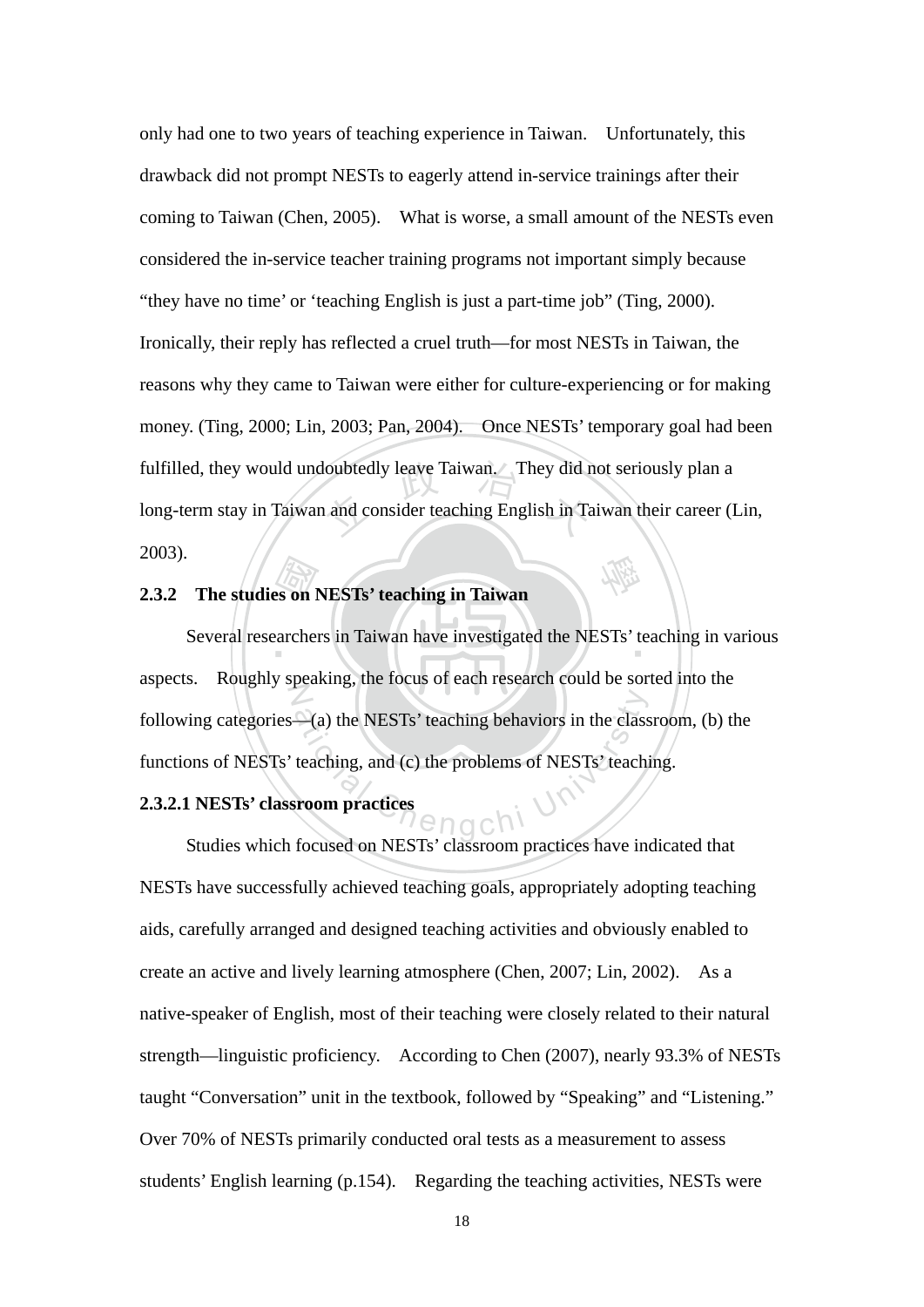observed to adopt TPR (Total Physical Response) method or other dynamic teaching techniques, such as playing games, telling stories, watching movies, competitions in answering questions, reciting practices, group practices and activities for festivals, so as to arouse students' learning interest (Lin, 2002; Liu, 2004).

France<br>ive text<br>nts' m and tended to avoid making immediate correction when students' error occurs.<br>Interestingly, NESTs in her study believed that although students' mother tongu cause negative influence on students' L2 learning, yet they "resort to L1 translation<br>more than non-native teachers do" (p.59). Chen (2005) conducted a questionnaire survey about the differences of classroom practices between the native and non-native English teachers in the kindergartens and she concluded that NESTs preferred to use a casual form of English, felt like making their teaching plan more flexible, had less preparation for their class, Interestingly, NESTs in her study believed that although students' mother tongue may more than non-native teachers do" (p.59).

Using students' mother tongue (i.e. Chinese) in the classroom, however, has N First, it enabled NESTs to promote their teaching<br>First, it enabled NESTs to promote their teaching<br>in some difficult concepts or give some instruct long been a controversial issue among ESL teaching and learning. For the approvers of this issue, they believed that using Chinese appropriately in the classroom had some advantages. First, it enabled NESTs to promote their teaching efficiency when NESTs need to explain some difficult concepts or give some instructions which could not be understood simply by using gestures. Second, it facilitated NESTs to manage their classroom. Third, it produced some amusing effects when students heard NESTs uttering Chinese words with a weird intonation. Fourth, it empowered NESTs not to depend on local Taiwanese teachers to translate their instruction word by word, which not only hindered the class from going smoothly but increased the possibilities of misunderstanding between teachers and students (Lin, 2002). Furthermore, a NEST was able to create "a harmony teacher-student relationship successfully through using Chinese in his/her instruction" (Shi, 2007).

Regardless of the advantages mentioned above, some NESTs worried about the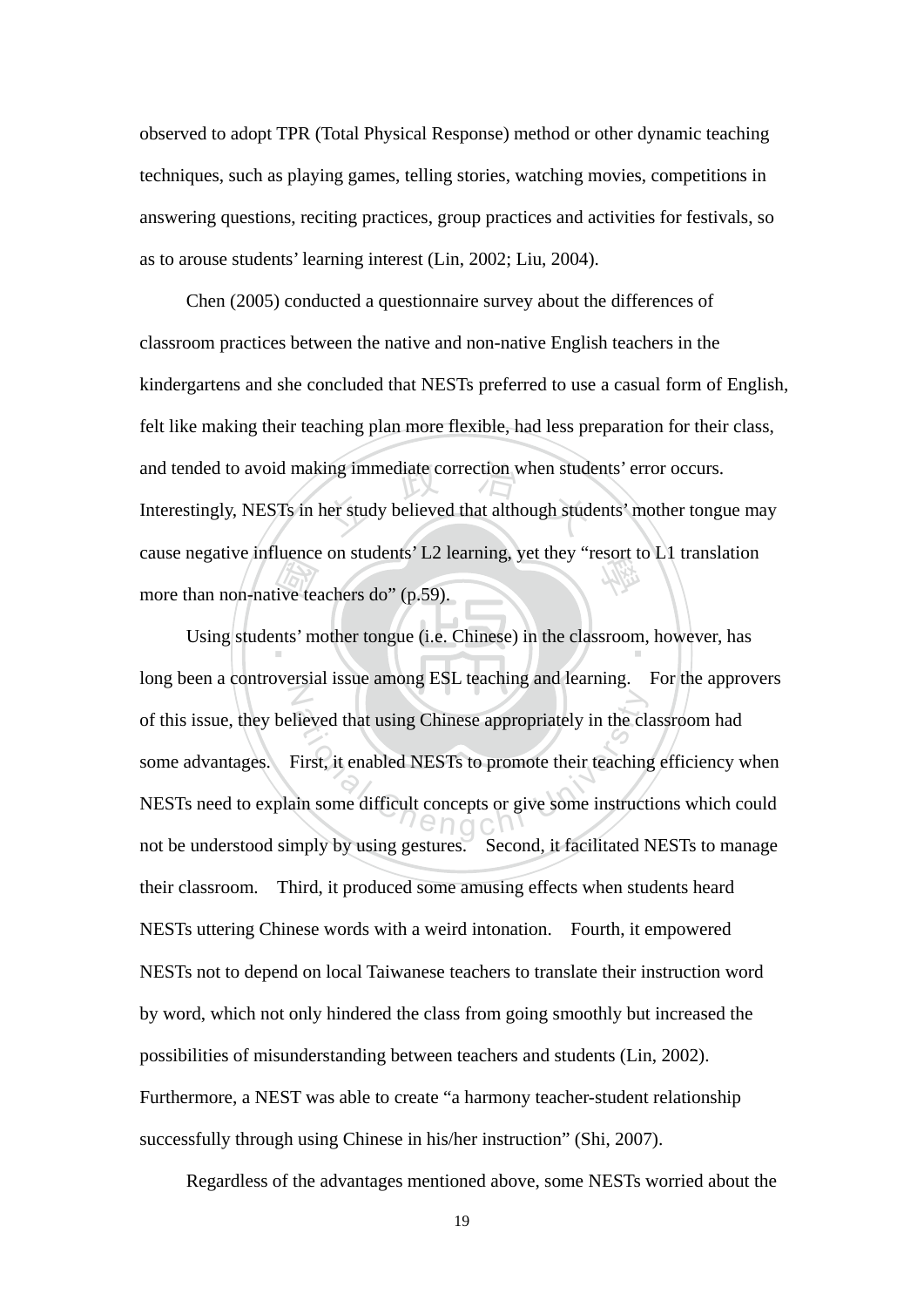following situation caused by L1 assistance in their classroom. Provided that NESTs uses Chinese randomly in class or local English teachers translate too much in class, students would probably depend greatly on the Chinese explanation and lose motivation to learn English (Lin, 2002, p. 135). Besides, Lin (2002) further suggested that the original purpose of hiring NESTs was to create a whole English environment for students to struggle for comprehending their NEST's teaching. Otherwise, such a good will would be obliterated by the abuse of Chinese translation in class.

# **2.3.2.2 NESTs' teaching effectiveness**

Shown that students Tearning interests have been emianted by NESTS and so have<br>their listening and speaking abilities (Ting, 2000; Lin, 2002; Liu, 2004; Chou, 2005;<br>Wen, 2006; Chen, 2007). Second, NESTs have acted as not o g effectiveness<br>lg the NESTs' teaching effectiveness Wen, 2006; Chen, 2007). Second, NESTs have acted as not only a perfect language N local English teachers and parents agreed that N<br>lents' anxiety of conversing with foreigners in E<br>e English words accurately (Cheng, 2004). As for investigating the NESTs' teaching effectiveness, many studies have shown that students' learning interests have been enhanced by NESTs and so have model but also as a stimulant to the understanding of multi-cultures (Chou, 2005; Pan, 2004). Third, both local English teachers and parents agreed that NESTs have positively lower students' anxiety of conversing with foreigners in English and help students to pronounce English words accurately (Cheng, 2004).

Furthermore, Wen (2006) conducted a qualitative research on a NEST' teaching in Hualien Junior High School and pointed out that the NEST successfully elevated the students' motivation and encouraged their willingness of participation in English class. Meanwhile, the NEST has also played three roles on campus; that is, inducer, mediator, the facilitator. As for "inducer", the NEST demonstrated and induced students how to speak, read, listen and write English correctly. As for "mediator", the NEST helped students to relate their old experiences to their new knowledge, such as adopted students' first language to learn English. As for "facilitator", the NEST created a living environment where people converse only in English, which inevitably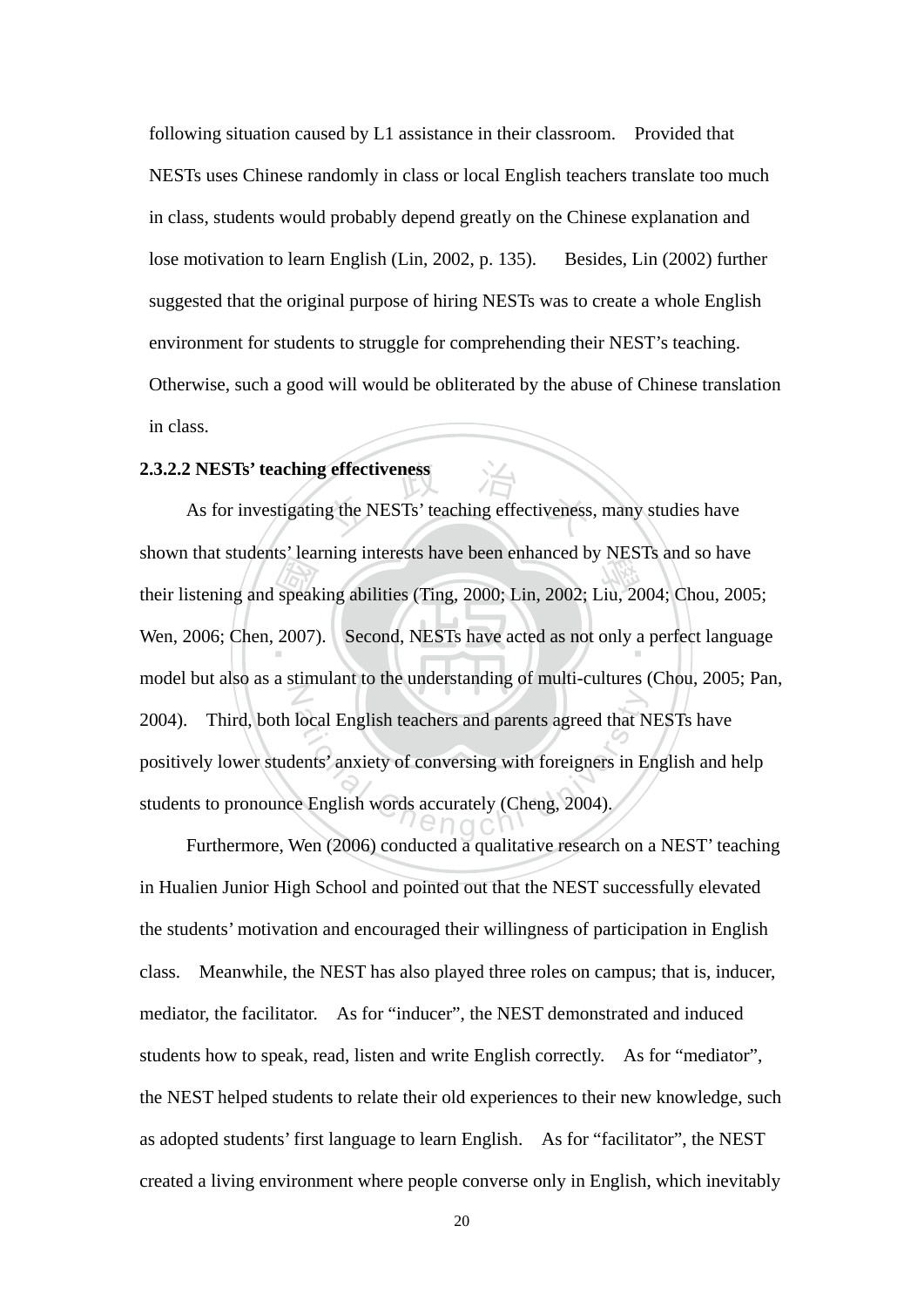forced students' to speak English and consequently facilitated students' English speaking ability.

In addition to NESTs' influence on students' learning, it was also generally accepted by the local teachers that they have learned a great deal of different teaching techniques from NESTs (Chou, 2005) and have been assisted by NESTs in terms of professional growth and compiling the supplementary materials (Cheng, 2004; Chen, 2007).

#### **2.3.2.3 NESTs' teaching problems**

Also various benefits of introducing<br>y still caused some problems in terms Although there may be various benefits of introducing NESTs to teach English in Taiwan, yet this policy still caused some problems in terms of NESTs' pedagogical skills, NESTs' working attitude and the effect of the NESTs-hiring program.

As for the NESTs' pedagogical skills, the most notorious problem is their<br>y classroom management skills (Lin, 2002; Chou, 2005; Chuang, 2006). ‧ clumsy classroom management skills (Lin, 2002; Chou, 2005; Chuang, 2006). It N ational Communicate with the low-achievers du<br>
of students' native language (Chou, 2005). Me<br>
Ts failed to set up rules in the classroom with the<br>
NET O C N was described that most NESTs relied heavily on local English teachers to discipline their students in class and to communicate with the low-achievers due to NESTs' linguistic deficiency of students' native language (Chou, 2005). Moreover, more than half of the NESTs failed to set up rules in the classroom with their students (Lin, 2002; Chuang, 2006). However, NESTs expressed just the opposite opinions on this issue. Lin (2000) found that 73.3% of NESTs in his study considered their classroom management skills "very good" (p. 80). Chen (2007) reported in her study that 63.5% of the NESTs agreed or strongly agreed that they can handle the behavior problems in class by themselves and only less than half of the NESTs need a local English teacher to help them deal with the behavioral problems in class (Chen, 2007, p.158). To probe into the factors which affect whether NESTs manage their classes successfully or not, Shi (2007) conducted a case study of two NESTs in Sesame's Street and discovered that the "foreign teachers' qualification and teaching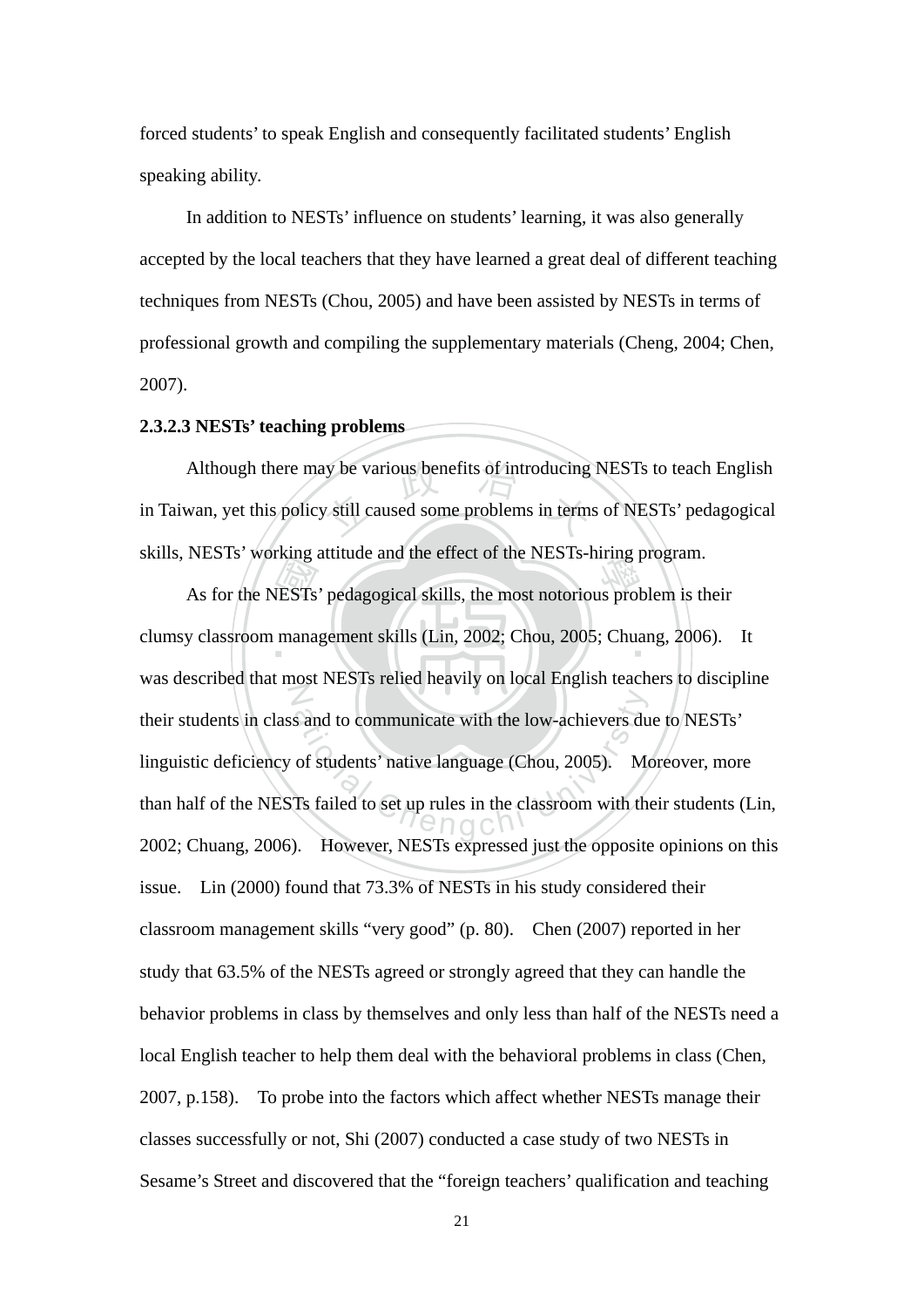experience", "views on an ideal class", and "views on L1 assistance" play an influential role on their classroom management approaches. She further suggested that successful classroom management is based on teachers' well-structured lesson plans, consistency of classroom rules and effective designs of classroom activities.

English teachers on NESTs' teaching and reported that only 49.9% of them agreed<br>that NESTS are able to notice the low achievers and manage to take care of them in not always the professional language teachers and they are incompetent in<br>recognizing EFL students' proficiency levels and comprehending their lear that NESTS are able to notice the low achievers and manage to take care of them in  $\ddot{\mathbb{Z}}$ 80% of NESTs in her study agreed that they did<br>
as and provide additional support for them (Chenge)<br>
observed that the NEST in his study successful<br>
O C N Next, NESTs were also blamed for their inability to understand Taiwanese students' learning difficulties and their failure of providing additional supports for low achievers in the classroom (Lin, 2002; Pan, 2004; Chiang, 2006). Chou (2005) stated that about 70% of the local English teachers perceived that qualified NESTs are recognizing EFL students' proficiency levels and comprehending their learning difficulties. Chen (2007) surveyed the opinions of school administrators and local class. As opposed to the opinions of the school administrators and local English teachers, more than 80% of NESTs in her study agreed that they did notice the need of low achievers in class and provide additional support for them (Chen, 2007). In addition, Wen (2006) observed that the NEST in his study successfully motivated both high and low achievers to participate in his teaching activities and both groups showed a great deal of interest in learning English . Wen (2006) concluded that this tremendous success might be attributed to the NEST's excellent teaching strategies and his ample ESL teaching experience in Cambodia, South Africa and China.

Regarding the working attitude of NESTs, lack of enthusiasm and a sense of responsibility for their work is the main criticism from local English teachers and administrators. Pan (2004) pointed out that some NESTs came to Taiwan with a sense of culture superiority, complaining about the facilities of the schools and students' learning ability, but they themselves did not show any responsible attitude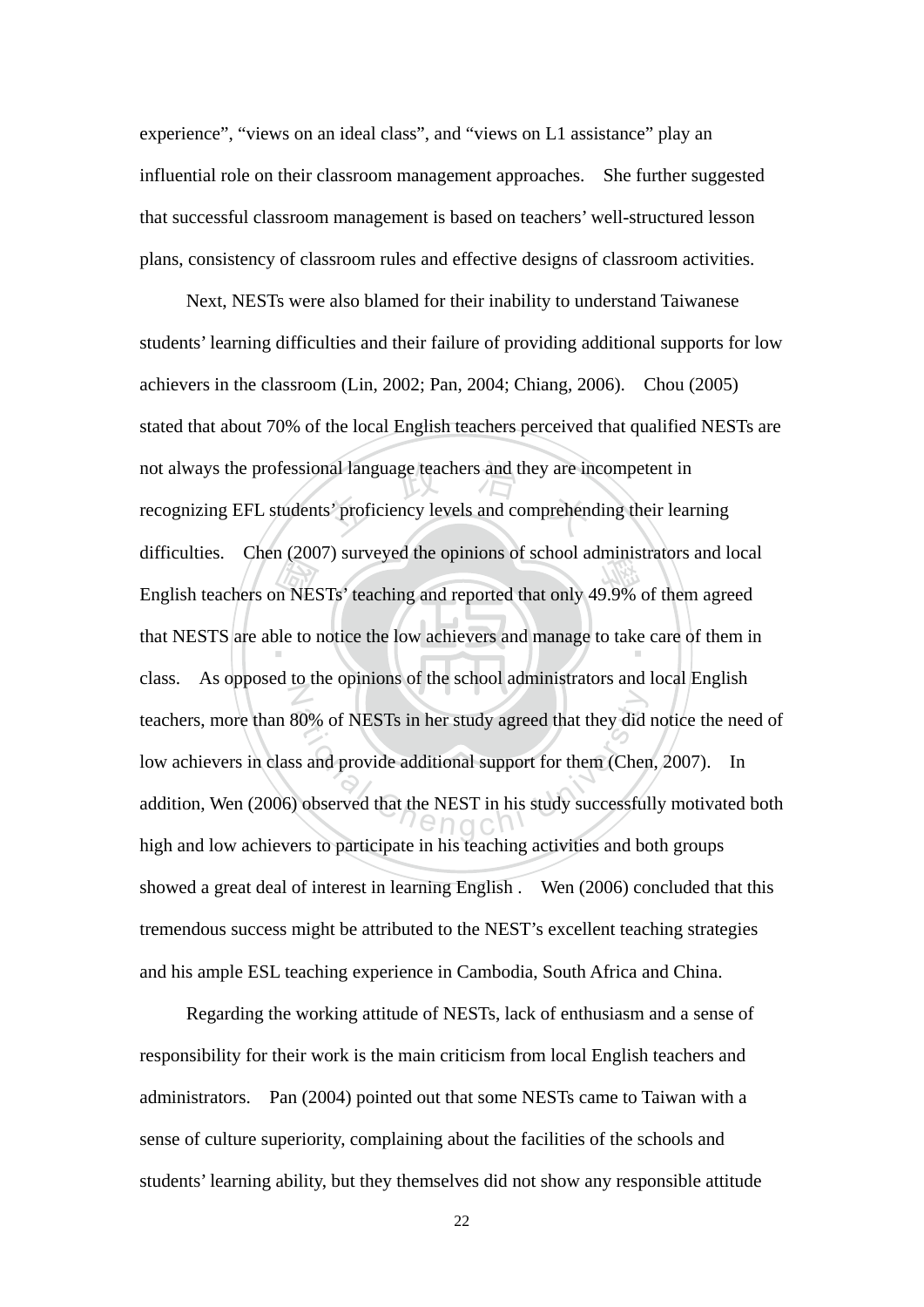they come to the class (Ting, 2001) In addition, many local English teachers<br>complained that NESTs were reluctant to communicate with local English teach s feel confused about NESTs' instructions in class for many times (Chou, 20 complained that NESTs were reluctant to communicate with local English teachers N een NESTs and local English teachers were limited<br>the teaching in the English class only (Chiang, 20<br>earn-teaching method was somewhat doomed to toward their teaching. Lin (2002) indicated that only few NESTs succeeded in fulfilling the duty of grading students' homework after class. Worst of all, some of the NESTs were even unable to show up in class on time in the morning classes. A possible explanation was provided that "foreign teachers were more likely to 'enjoy' their life here. They went to pub and drank at night. But the next morning, they were too drunk to show up in class" (Pan, 2004). Another example which indicated NESTs' irresponsible mentality was that some of the NESTs would rely too much on their teaching experience and fail to have good preparation before class (Shi, 2007). This often made students feel confused about NESTs' instructions and led to "pause" during NESTs' instructions in class for many times (Chou, 2005). It was even reported that the students would hope their foreign teachers can prepared more before about their team-teaching lesson plans or the students' learning situations (Lin, 2002). The interaction between NESTs and local English teachers were limited to the time when both teachers are teaching in the English class only (Chiang, 2006). Consequently, such team-teaching method was somewhat doomed to fail due to the insufficient communication and the lack of genuine cooperation between NESTs and local English teachers.

As for the effect of NEST-hiring program, high turnover rate of NESTs has been a strong factor which declines the effect of this program (Pan, 2004). Wen (2006) proposed that the effect of NESTs' teaching can only be seen through the longterm instruction. However, the high turnover rate of NESTs has not only discouraged the government from maintaining the effort of training the NESTs to teach successfully in Taiwan but also increased the students' burden of accustoming to a new NEST's teaching style in the second year (Pan, 2004). Thus, an increasing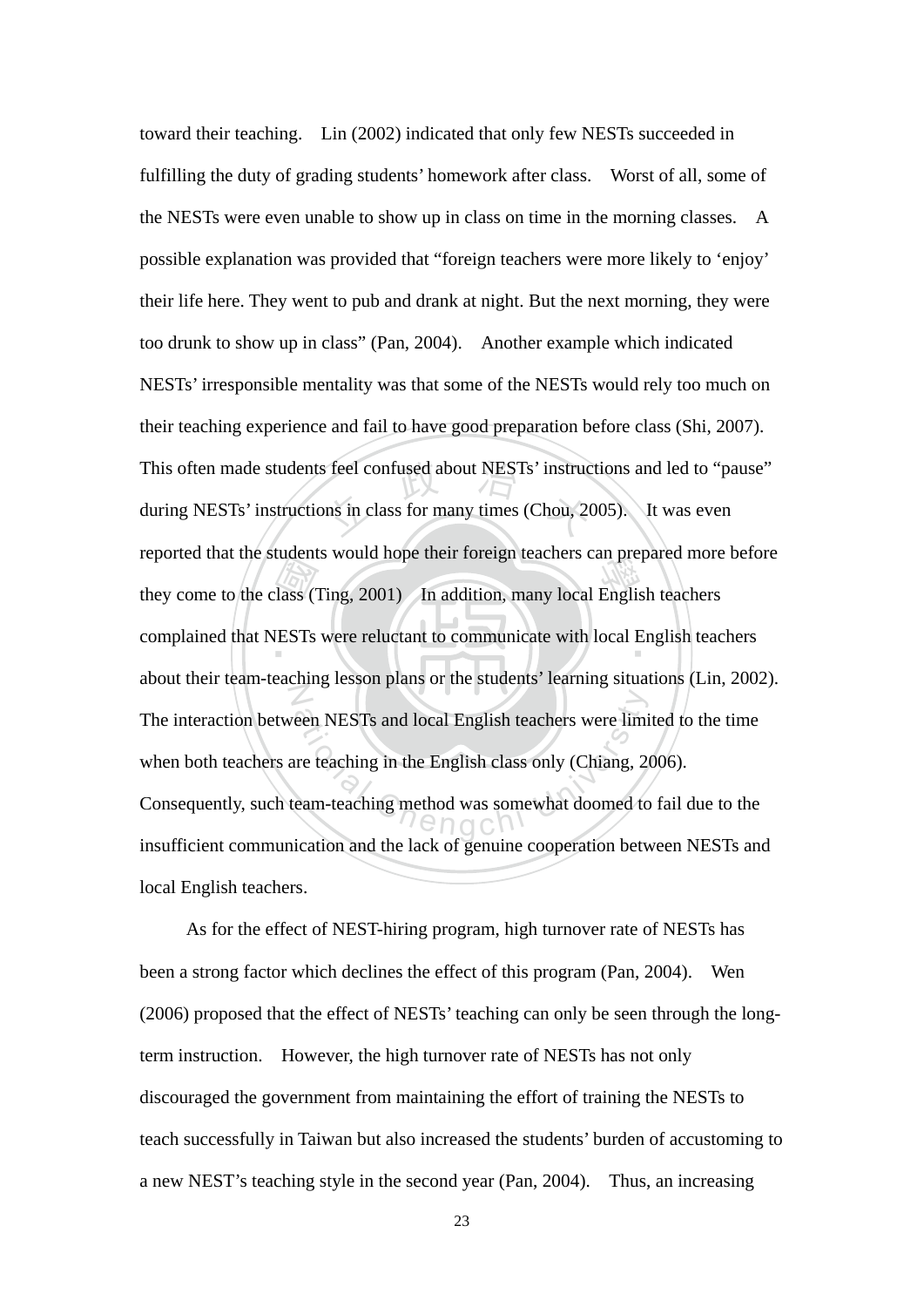doubt among the public about the appropriateness of hiring NESTs to teach English has gradually appeared. In fact, when analyzing the common traits of NESTs who are willing to continue his/her teaching in Taiwan, Chen (2007) has discovered that NESTs who are "male", "married", "over 30 years old", "with TESOL certificate", who have comparatively more years of teaching experience, and who work in the metropolitan area, such as Taipei City, are more likely to stay in Taiwan for a long time.

## **2.3.3 The difficulties NESTs encountered in Taiwan**

anward<br>com the<br>agues NESTs encountered in Taiwan was<br>redeficiency, difficulties were emerged men teaching in Tarwan. Feuagogically, they were that to manage their class<br>obtain feedback from their students, and have fewer chances to interact with their students and colleagues (Lin, 2002). Psychologically, NESTs feel excluded from  $\overline{Z}$ The they were viewed as outsiders instead of insiders<br>needs were likely to be neglected (Chen, 2007).<br>4) study even pinpointed that language barrier m The first difficulty NESTs encountered in Taiwan was the language barrier. Because of their language deficiency, difficulties were emerged in various aspects of their teaching in Taiwan. Pedagogically, they were unable to manage their class well, their colleagues or being hurt by their colleagues' indifferent attitude toward them (Pan, 2004). Plus, they were viewed as outsiders instead of insiders and their physical and mental needs were likely to be neglected (Chen, 2007). One of the NEST in Tsai's (2004) study even pinpointed that language barrier may just be the direct cause of the high turnover rate of NESTs.

Second, Chen (2005) mentioned that being unfamiliar with the Taiwanese teaching environment is considered to be the most difficult challenge for NESTs. The NEST in Wen (2006)'s study proposed that NESTs may be forced to deal with some difficulties in the classroom when they teach English in Taiwan; that is, compulsion, mixed ability, and class size. As for compulsion, he commented that it is impossible for English to be taught in a meaningful way as a compulsory learning subject under the exam-oriented educational system like Taiwan. As for mixed ability, he mentioned that having students with mixed ability in one classroom was a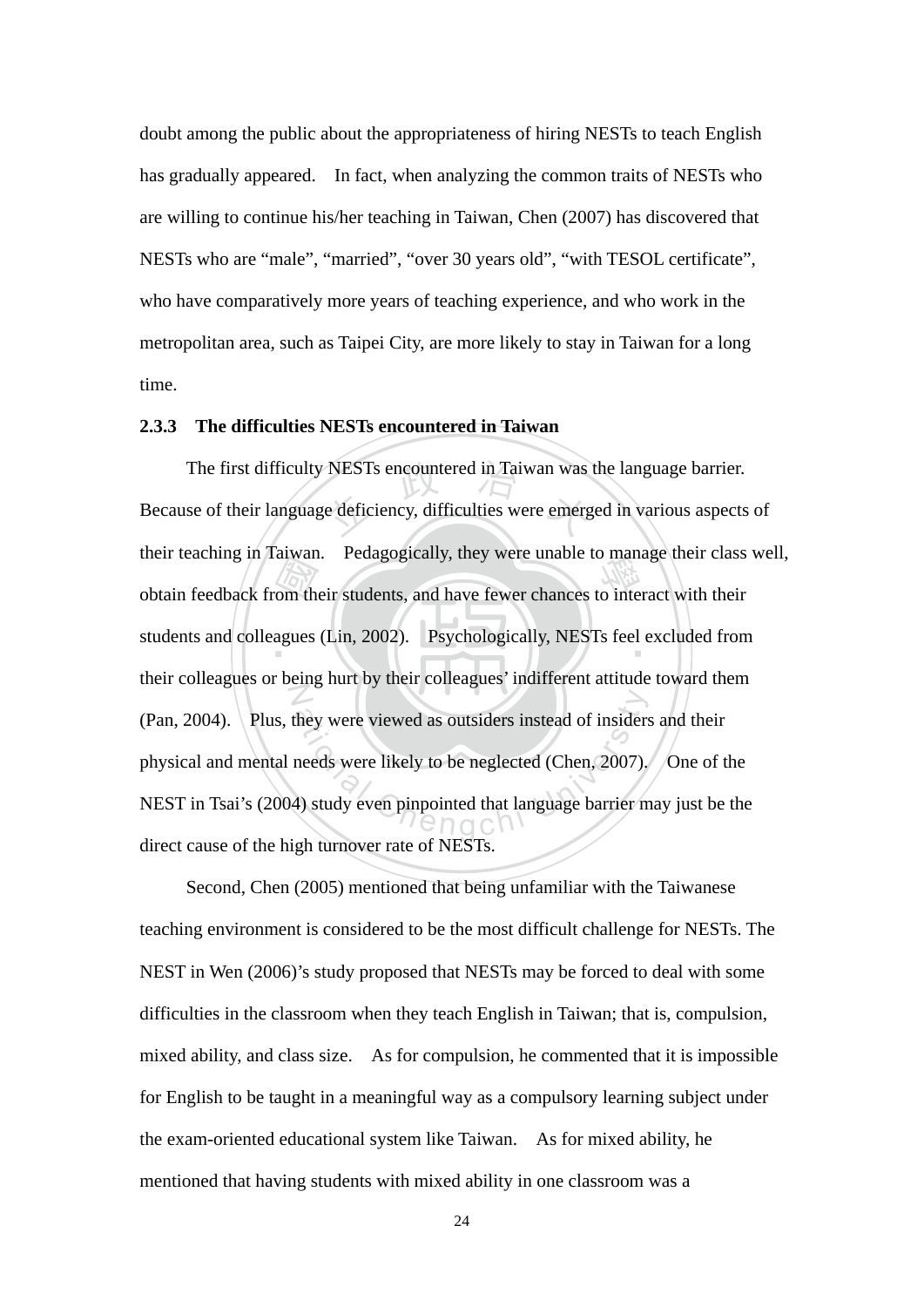"night-mare scenario" for a teacher who cannot speak students' native tongue. As for class size, he believed that the class size in Taiwan is too large to be conducive to efficient language teaching.

(Lin, 2002; Chou, 2005; Chen, 2007). As a result, such different attitude toward<br>treating the working contracts has become another reason for NESTs to often chan Third, what NESTs constantly complained about is that the insecure teaching environment (Chen, 2005). In the western society, the contract is strictly followed by both the employers and employees. However, NESTs in Taiwan were frequently informed to change the content of their working contract unilaterally and orally by their Taiwanese employers and some of them did not even have the equal labor rights treating the working contracts has become another reason for NESTs to often change their jobs (Lin, 2002).

Fourth, the immature design for team-teaching scheme is one of the difficulties<br>ESTs to face in Taiwan. NESTs suffered greatly from the unclear regulations of for NESTs to face in Taiwan. NESTs suffered greatly from the unclear regulations of  $\mathbb{Z}$ ir role was and how certain content they were to<br>worsen the misunderstanding between NESTs a<br>on, NESTs expected to dominate the whole teach NESTs' and local English teachers' duties in the classroom. Most NESTs have no ideas about what their role was and how certain content they were to be taught (Wang, 2007). This would worsen the misunderstanding between NESTs and local English teachers. In addition, NESTs expected to dominate the whole teaching in class but in vain. NESTs appealed that they should be viewed as a real teacher, and since they have been certified ESL teachers, they are, therefore, capable of dealing with any problems happened in their classroom (Chen, 2007). NESTs and their counterparts are two different groups of teachers who possess different sets of standards about the ways of conducting an English class, disciplining the students and evaluating students' performance (Chou, 2005). It is a waste of time and money to squeeze two different teachers in one room, expecting them to cooperate well. Thus, NESTs suggested that the government should strive to lower the number of students in each class instead of spending money on searching for the best collaborative mode of